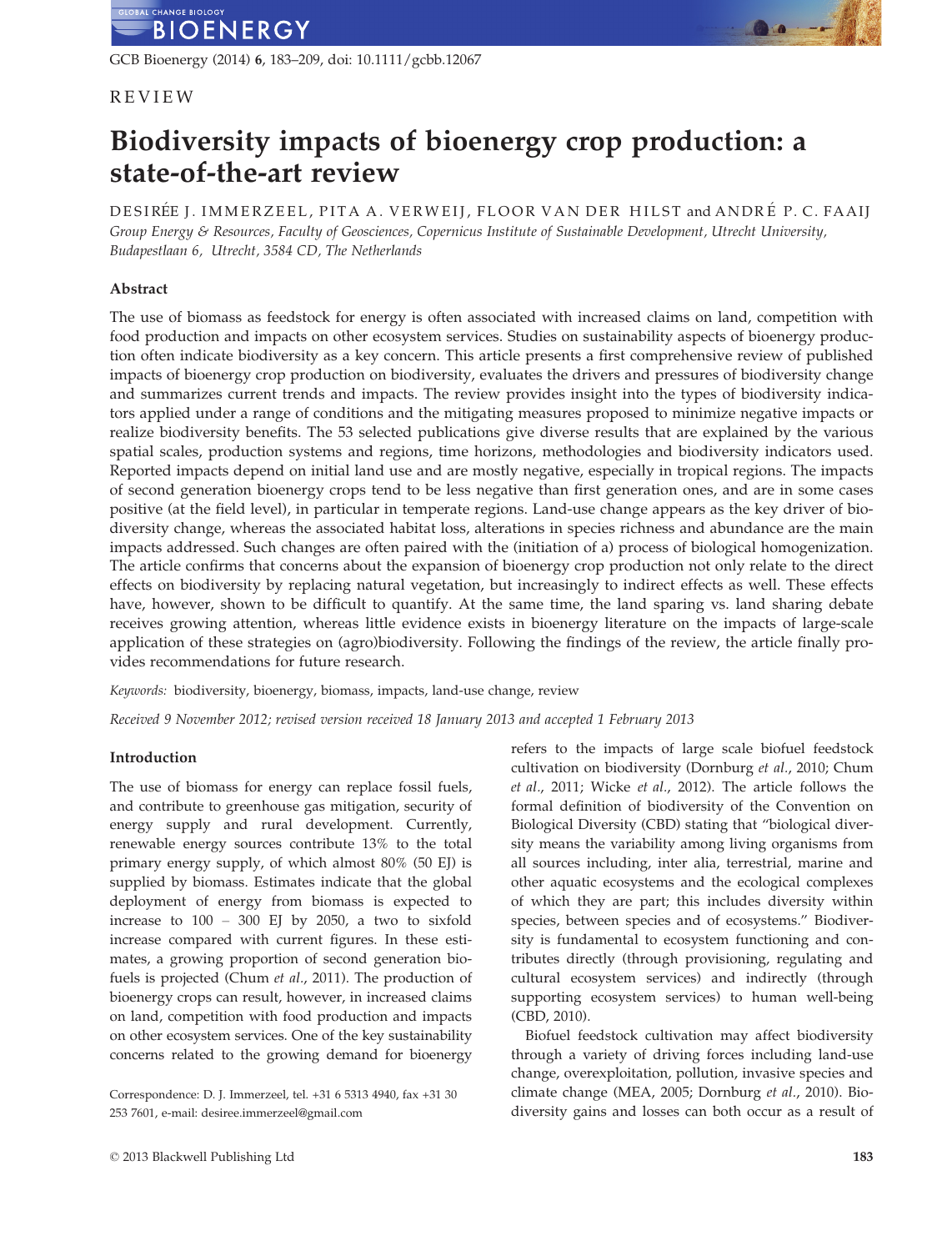bioenergy crop production depending on, for example, the spatial scale, type of production system, geographical region or time horizon considered. Besides, the effects of biomass production may be either direct (i.e., natural or non-natural habitats being converted into energy crops) or indirect (i.e., natural vegetation being converted into land-use types that are displaced by energy crop production elsewhere) (Smeets et al., 2008; Wicke et al., 2012).

Several national and international studies have been published that evaluate or study the sustainability of bioenergy crop production (e.g., van Dam et al., 2008; Smeets et al., 2008; Dornburg et al., 2010; Beringer et al., 2011; Chum et al., 2011; Walter et al., 2011; Wicke et al., 2012). Publications on the biodiversity effects of bioenergy crop production give diverse results and show that currently no widely accepted methodology is available to quantify these effects (van Dam et al., 2008; Smeets et al., 2008; Dornburg et al., 2010). Some reviews typically focus on biodiversity impacts in a particular region and for specific crop(s) (e.g., Fitzherbert et al., 2008; Dauber et al., 2010; Hartman et al., 2011). To date, a comprehensive review including different geographical regions and crops has not been published. Such a review is, however, considered important to (1) inform decision makers about the biodiversity effects from bioenergy crop production as published in scientific literature, (2) report to sustainability initiatives and certification processes on these effects and provide guidelines for monitoring and (3) develop a research agenda based on identified gaps in knowledge.

This article aims to cover these issues and presents a review of scientific publications on the impacts of biofuel feedstock cultivation on biodiversity. The article evaluates the drivers of biodiversity change associated with bioenergy crop production and summarizes current trends and impacts. In addition, the article provides insight into the types of biodiversity indicators used and the conditions under which these indicators are applied. The review also presents an overview of proposed mitigating measures to minimize negative impacts or realize biodiversity benefits. Following the findings of the review, the article finally provides recommendations for future research in this field of bioenergy science.

## Methodology

The literature on biodiversity impacts of bioenergy crop production is subject to a wide range of definitions and methodologies that are difficult to compare. To structure the findings systematically, the review uses the DPSIR framework (Smeets & Weterings, 1999). This allows for a clear description of the relationships between increasing demands for bioenergy, expansion of bioenergy cropland, impacts on biodiversity and (proposed) mitigating measures. Following the DPSIR framework, social and economic developments (Driving Forces, D) exert Pressures (P) on the environment and, as a consequence, the State (S) of the environment changes. This leads to Impacts (I) on ecosystems which may elicit a societal Response (R) that feeds back on Driving Forces, State or Impacts via various mitigation or adaptation actions (Smeets & Weterings, 1999; Maxim et al., 2009). The framework has been widely used for systematic reviews of environmental impact assessments and scientific literature (see Maxim et al., 2009; Haberl et al., 2009; Spangenberg et al., 2009 for some recent examples in the field of biodiversity).

The Web of Science and Science Direct databases were queried for studies published in literature between 2007 and May 2012. An internet search was also performed using the meta-search engine Google scholar. The search terms included combinations of biomass, bioenergy, biodiversity, impacts, effects, benefits and the major biofuel feedstocks (oil-, sugar-, starch- and lignocellulosic crops following Chum et al., 2011). Only impact studies with quantified impacts were selected to allow for evaluation of the types of indicators used and related changes. This implies that the more descriptive or qualitative studies were excluded from the review. To be able to assess changes in biodiversity, studies should include at least one (potential) biofuel crop with a 'reference' or initial habitat, consisting of a natural (e.g., primary forest), low-intensity (e.g., pasture) landuse or traditional (food) crop; or a comparison of at least two (potential) biofuel crops. In addition, metaanalyses and published reviews of biodiversity impacts of certain crops (in specific regions) resulting from the search were evaluated. The overall results of these studies were included and their references were scanned for additional publications fitting the above criteria.

Part of the divergence in methodologies and indicators used in literature is caused by the fact that there is no single indicator that captures the full complexity of biodiversity. This complicates aggregation and comparison and hampers quantitative analysis. Therefore biodiversity impacts are categorized into negative  $(-)$ , positive (+) and neutral or both negative and positive impacts  $(+/-)$ .

# The spectrum of biodiversity impact studies in bioenergy literature

The 53 selected publications with quantified biodiversity effects of bioenergy crop production give diverse results (see Table 1 for a full overview). Figure 1 shows the spectrum of studies including the number publications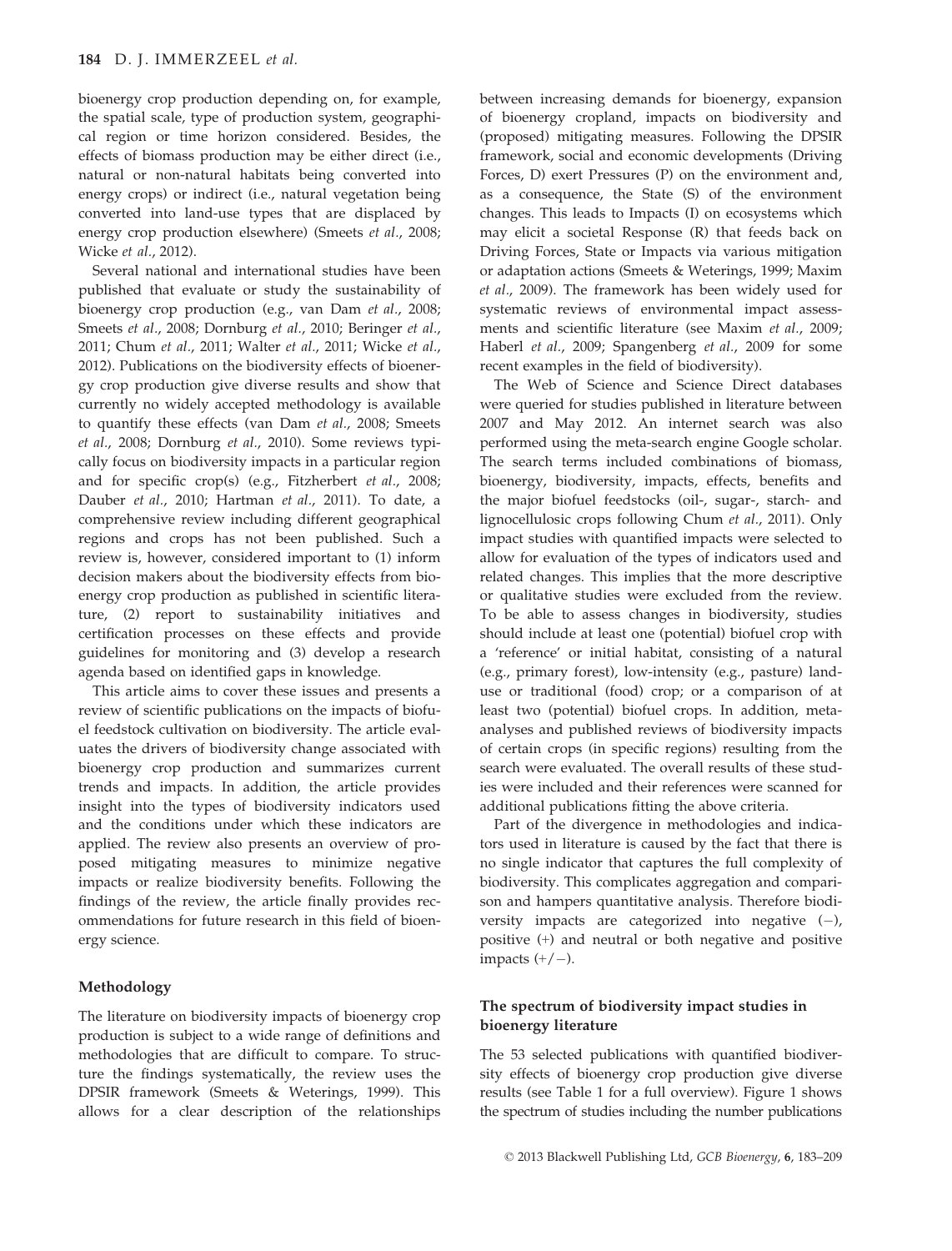|                                 |           | Table 1 Published biodiversity impacts of biomass production                |                                            |                    |                                                                            |                                                                            |                                                                                                                                                                             |                                |                                                                                                                                             |
|---------------------------------|-----------|-----------------------------------------------------------------------------|--------------------------------------------|--------------------|----------------------------------------------------------------------------|----------------------------------------------------------------------------|-----------------------------------------------------------------------------------------------------------------------------------------------------------------------------|--------------------------------|---------------------------------------------------------------------------------------------------------------------------------------------|
|                                 |           |                                                                             |                                            |                    |                                                                            | reference<br>Initial or                                                    |                                                                                                                                                                             |                                | taxonomic<br>Studied                                                                                                                        |
| Reference                       | Scale     | Country                                                                     | Crop                                       | Driver             | Impacts                                                                    | land use                                                                   | Method/indicator                                                                                                                                                            | Results                        | groups                                                                                                                                      |
| et al. (2009)<br>Eggers         | Continent | 已                                                                           | generation<br>First and<br>second<br>crops | Land-use<br>change | Habitat loss, changes<br>in species richness<br>and distribution           | based on habitat<br>land-use classes<br>Species habitat,<br>suitability of | species-specific<br>data on habitat<br>suitability and<br>policy options<br>assessment of<br>Scenario-based<br>three biofuel<br>habitat size<br>$\operatorname{using}$      |                                | amphibians<br>and birds<br>Mammals,<br>reptiles,                                                                                            |
| & Verburg<br>Hellmann<br>(2010) | Continent | E                                                                           | generation<br>crops<br>First               | change             | Land-use Habitat loss                                                      | and High Nature<br>vegetation, forest<br>Value farmland<br>Semi natural    | Scenario-based<br>assessment<br>of the EU<br>directive<br>biofuel                                                                                                           | $\begin{array}{c} \end{array}$ | n.a.                                                                                                                                        |
| et al. (2010)<br>Dauber         | Continent | North America<br>emphasis on<br>Europe and<br>Temperate<br>regions,<br>with | generation<br>Second<br>crops              | Land-use<br>change | Habitat loss, changes<br>in species richness,<br>composition<br>abundance, | or managed forests<br>natural woodland<br>Arable land,                     | three scales<br>impacts at<br>Review of                                                                                                                                     | $-$ /+                         | n.a.                                                                                                                                        |
| et al. (2010)<br>Louette        | Continent | Europe                                                                      | generation<br>woody<br>Second<br>crops     | Land-use<br>change | Changes in species<br>distribution                                         | Open agricultural<br>and abandoned<br>land                                 | expert judgment<br>such as optimal<br>characteristics<br>using species'<br>and dispersal<br>capacity and<br>habitat type<br>ecological<br>Sensitivity<br>based on<br>scores | $\overline{\phantom{a}}$       | macrobenthos<br>amphibians,<br>freshwater<br>butterflies,<br>Mammals,<br>fish, and<br>vascular<br>reptiles,<br>aquatic<br>plants,<br>birds, |

© 2013 Blackwell Publishing Ltd, GCB Bioenergy, 6, 183–209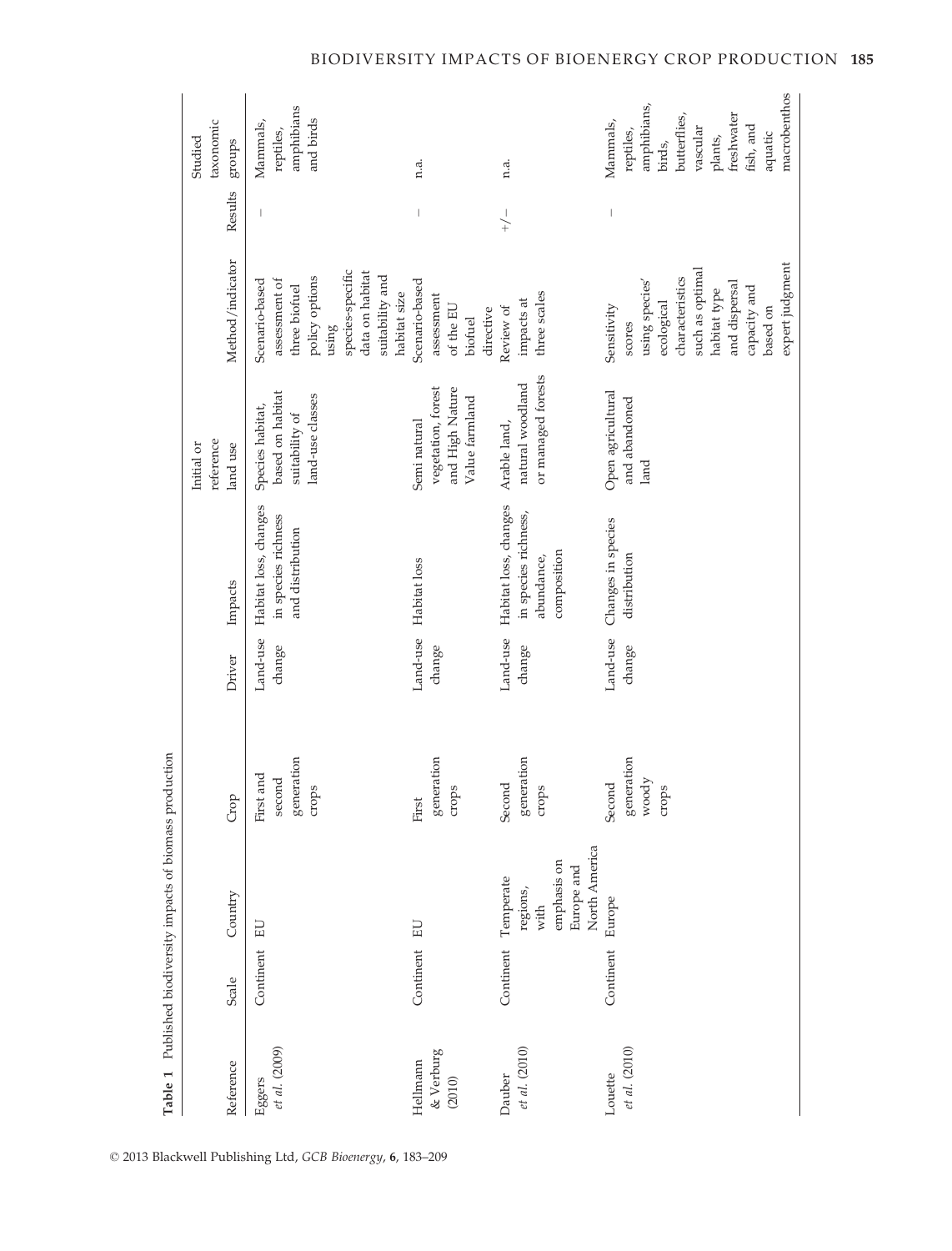| Reference                   | Scale | Country | Crop                                                     | Driver             | Impacts                                                                            | reference<br>Initial or<br>land use                                                                                                                                                                               | Method/indicator                                                                               | Results                  | taxonomic<br>Studied<br>sdnorß    |
|-----------------------------|-------|---------|----------------------------------------------------------|--------------------|------------------------------------------------------------------------------------|-------------------------------------------------------------------------------------------------------------------------------------------------------------------------------------------------------------------|------------------------------------------------------------------------------------------------|--------------------------|-----------------------------------|
| et al. (2009)<br>Nagy       | Field | Hungary | sunflower<br>oilseed<br>rape,<br>$\operatorname{Com},$   | Land-use<br>change | Changes in species<br>abundance                                                    | grasslands, forest,<br>larger single crop<br>abandoned areas<br>farming systems,<br>fallow, alfalfa),<br>encroachment,<br>fields (cereal,<br>settlements<br>small-scale<br>waters and<br>with bush<br>Traditional | Field surveys and<br>presence data<br>analyses of<br>statistical                               |                          | <b>Birds</b>                      |
| et al. (2010)<br>Fletcher   | Field | USA     | and<br>Populus<br>species,<br>switchgrass<br>Corn, Pinus | Land-use<br>change | richness, abundance<br>Changes in species<br>and composition                       | forest) or low-<br>(e.g., pasture)<br>Natural (e.g.,<br>coniferous<br>land use<br>intensity                                                                                                                       | Meta-analysis                                                                                  | $\overline{\phantom{a}}$ | Vertebrates,<br>focus on<br>birds |
| et al. (2011b)<br>Robertson | Field | USA     | and mixed-grass<br>switchgrass<br>prairie<br>Corn,       | Land-use<br>change | Changes in species<br>richness and<br>abundance                                    | between three<br>Comparison<br>crops                                                                                                                                                                              | and landscape<br>presence data<br>and statistical<br>Field surveys<br>analyses of<br>variables | $-\bigg\}$               | <b>Birds</b>                      |
| et al. (2011)<br>Werling    | Field | USA     | Corn, switchgrass<br>and mixed-grass<br>prairie          | Land-use<br>change | Changes in species<br>abundance; loss<br>richness and<br>of biocontrol<br>services | between three<br>Comparison<br>crops                                                                                                                                                                              | presence data<br>and statistical<br>Field surveys<br>analyses of                               | $-\bigg\}$               | <b>Beetles</b>                    |

 ${\bf Table ~1}$  (continued)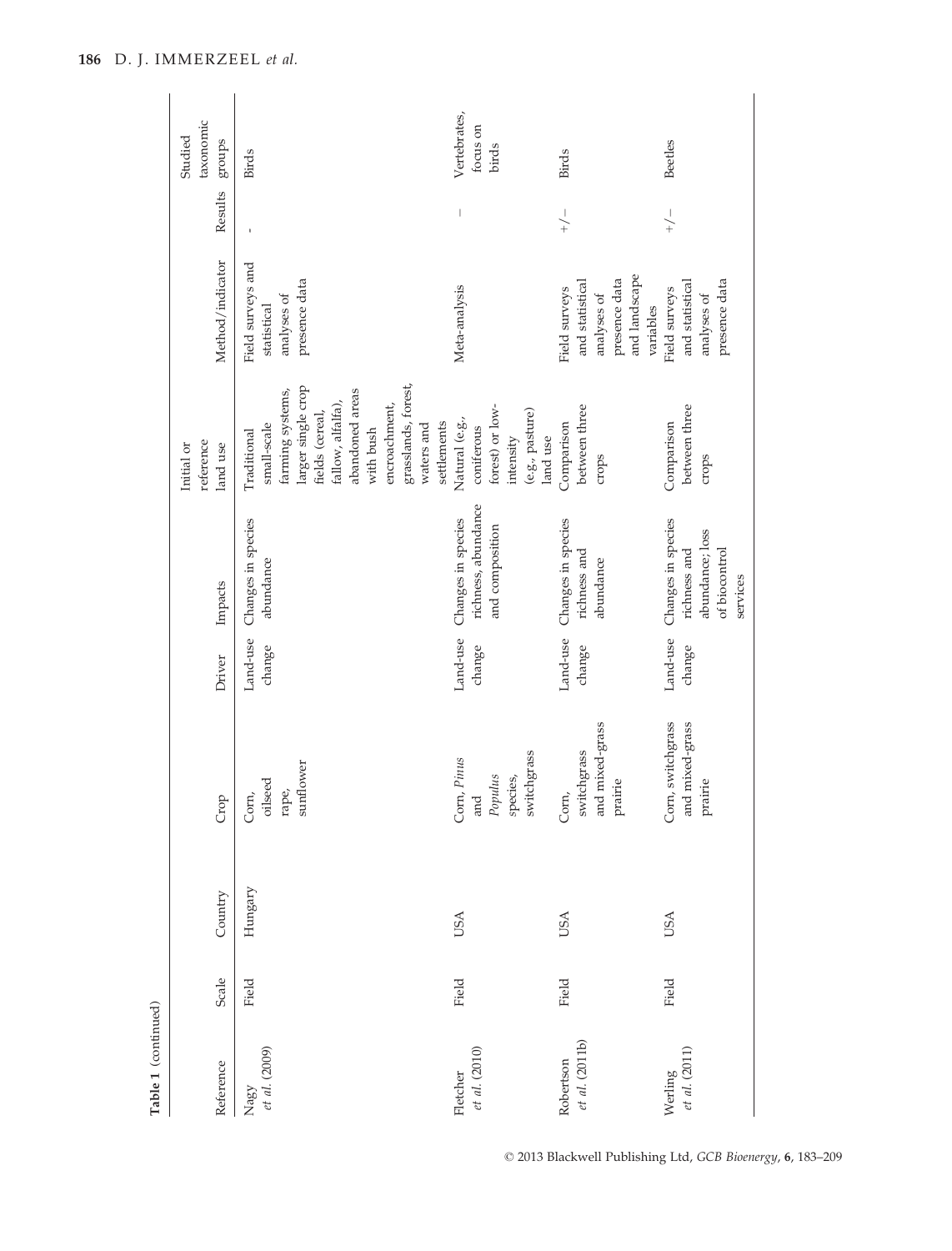| Reference                                  | Scale | Country                                  | Crop                                 | Driver              | Impacts                                                      | reference<br>Initial or<br>land use                                     | Method/indicator                                                                                  | Results                  | taxonomic<br>Studied<br>groups                                                                                                                                                                                 |
|--------------------------------------------|-------|------------------------------------------|--------------------------------------|---------------------|--------------------------------------------------------------|-------------------------------------------------------------------------|---------------------------------------------------------------------------------------------------|--------------------------|----------------------------------------------------------------------------------------------------------------------------------------------------------------------------------------------------------------|
| $et\ al.\ (2007a)$<br>Barlow               | Field | Brazil                                   | Eucalyptus                           | Land-use<br>change  | richness, abundance<br>Changes in species<br>and composition | Primary and<br>secondary<br>forest                                      | presence data<br>and statistical<br>Field surveys<br>analyses of                                  |                          | grasshoppers,<br>lianas, birds,<br>amphibians,<br>bats, moths,<br>flies, orchid<br>butterflies,<br>mammals,<br>scavenger<br>arachnics,<br>fruit flies,<br>Trees and<br>epigeic<br>lizards,<br>beetles,<br>bees |
| $et$ $al.$ $\left( 2007b\right)$<br>Barlow | Field | Brazil                                   | Eucalyptus                           | Land-use<br>change  | richness, abundance<br>Changes in species<br>and composition | Primary and<br>secondary<br>forest                                      | and statistical<br>presence data<br>Field surveys<br>analyses of                                  |                          | <b>Birds</b>                                                                                                                                                                                                   |
| Calviño-Cancela<br>et al. (2012)           | Field | Spain                                    | Eucalyptus                           | Land-use<br>change  | and species richness<br>Changes in habitat                   | and shrublands<br>Native forests                                        | Shannon index)<br>and statistical<br>presence data<br>Field surveys<br>analyses of<br>(using a.o. | $\overline{\phantom{a}}$ | Understory<br>plants                                                                                                                                                                                           |
| Hsu et al. $(2010)$                        | Field | Australia                                | Eucalyptus                           | Land-use<br>changes | Changes in species<br>richness and<br>abundance              | riparian pastures<br>riparian forests,<br>Dryland and                   | and statistical<br>presence data<br>Field surveys<br>analyses of                                  |                          | <b>Birds</b>                                                                                                                                                                                                   |
| Loyn et al. (2007) Field                   |       | Australia                                | Eucalyptus                           | Land-use<br>change  | Changes in species<br>abundance                              | Native forest<br>and cleared<br>farmland                                | and statistical<br>presence data<br>Field surveys<br>analyses of                                  | $-\bigg\{ +$             | <b>Birds</b>                                                                                                                                                                                                   |
| (2010)<br>Nájera                           | Field | (tropical and<br>temperate)<br>Worldwide | generation crops<br>First and second | Land-use<br>change  | Changes in species<br>richness and<br>abundance              | other types of<br>vegetation or<br>Forests and<br>plantation<br>natural | Meta-analysis                                                                                     | $-\bigg\}$               | <b>Birds</b>                                                                                                                                                                                                   |

© 2013 Blackwell Publishing Ltd, GCB Bioenergy, 6, 183–209

Table 1 (continued)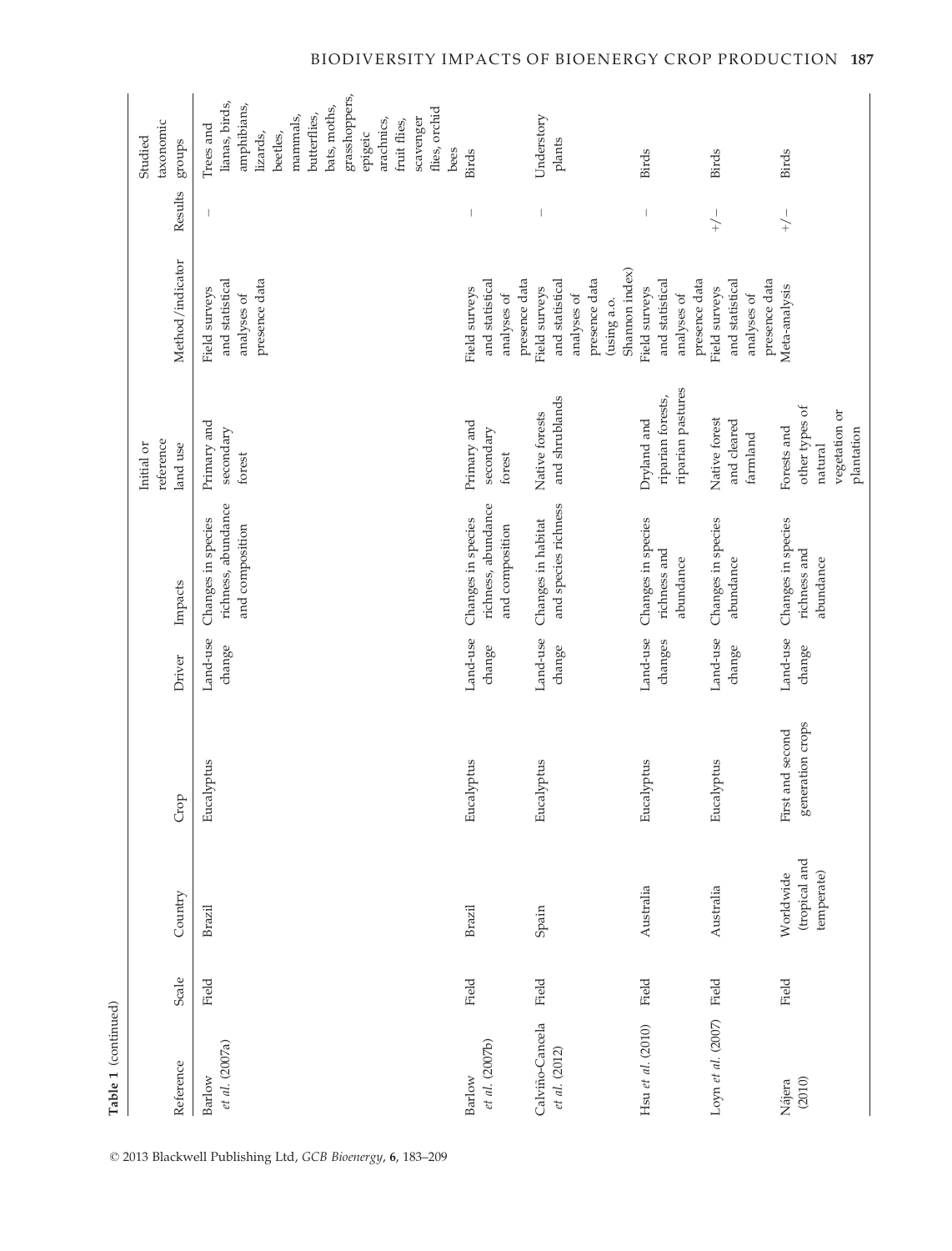| Reference                       | Scale | Country | Crop                                | Driver              | Impacts                                         | reference<br>land use<br>Initial or                          | Method/indicator                                                                                                    | Results         | taxonomic<br>Studied<br><i><b>Stonps</b></i>                       |
|---------------------------------|-------|---------|-------------------------------------|---------------------|-------------------------------------------------|--------------------------------------------------------------|---------------------------------------------------------------------------------------------------------------------|-----------------|--------------------------------------------------------------------|
| et al. (2009)<br>Bellamy        | Field | UK      | Miscanthus                          | Land-use<br>change  | Changes in species<br>richness and<br>abundance | crop (wheat)<br>Conventional                                 | presence data<br>and statistical<br>Field surveys<br>analyses of                                                    | $^{+}$          | <b>Birds</b>                                                       |
| & Emmerling<br>(2011)<br>Felten | Field | Germany | Miscanthus                          | Land-use<br>change  | Changes in species<br>richness and<br>abundance | Cereal, grassland,<br>fallow lands                           | presence data<br>and statistical<br>Field surveys<br>analyses of                                                    | $-\bigg\} +$    | Earthworms                                                         |
| Slater (2007a)<br>Semere &      | Field | UK      | reed-canary grass<br>Miscanthus and | Land-use<br>change  | Changes in species<br>richness and<br>abundance | Arable fields                                                | Shannon-Wiener<br>presence data<br>and statistical<br>Field surveys<br>analyses of<br>using a.o.                    | $^{+}$          | Ground flora,<br>mammal<br>and bird<br>species<br>small            |
| Slater (2007b)<br>Semere &      | Field | UK      | reed-canary grass<br>Miscanthus and | Land-use<br>change  | Changes in species<br>richness and<br>abundance | reed-canary grass<br>miscanthus and<br>Comparison<br>between | and statistical<br>presence data<br>Wiener index<br>Field surveys<br>analyses of<br>using a.o.<br>Shannon-<br>index | $^{+}$          | invertebrates<br>and arboreal<br>butterflies<br>beetles,<br>Ground |
| et al. (2010)<br>Sage           | Field | UK      | Miscanthus and SRC                  | Land-use<br>change  | Changes in species<br>richness and<br>abundance | and grassland<br>Arable crops                                | and statistical<br>presence data<br>Field surveys<br>analyses of                                                    | $-\bigg\} +$    | <b>Birds</b>                                                       |
| et al. (2009)<br>Haughton       | Field | UK      | Miscanthus and<br>SRC (willow)      | Land-use<br>change  | Changes in species<br>abundance                 | Arable field<br>margins                                      | presence data<br>and statistical<br>Field surveys<br>analyses of                                                    | $\! + \!\!\!\!$ | <b>Butterflies</b>                                                 |
| et al. (2012)<br>Barney         | Field | USA     | Miscanthus and<br>switchgrass       | Invasive<br>species | Habitat change                                  | Riparian and<br>vegetation<br>dryland                        | Field experiment<br>and statistical<br>analyses                                                                     | $-\bigg\}$      | n.a.                                                               |

Table 1 (continued)

© 2013 Blackwell Publishing Ltd, GCB Bioenergy, 6, 183–209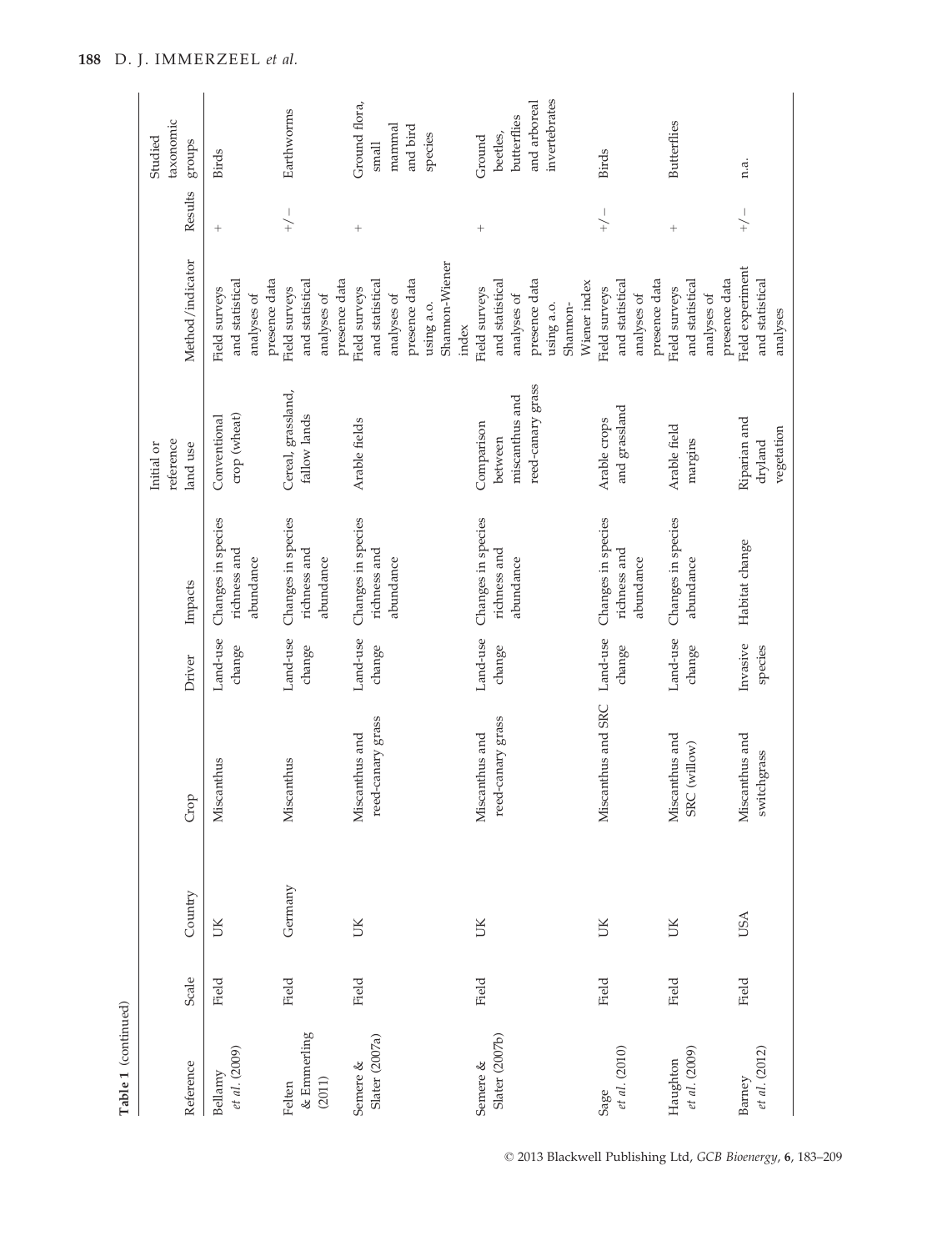| Table 1 (continued)                      |       |           |                        |                    |                                                 |                              |                                                                                                                                           |                                           |                             |
|------------------------------------------|-------|-----------|------------------------|--------------------|-------------------------------------------------|------------------------------|-------------------------------------------------------------------------------------------------------------------------------------------|-------------------------------------------|-----------------------------|
|                                          |       |           |                        |                    |                                                 | reference<br>Initial or      |                                                                                                                                           |                                           | taxonomic<br>Studied        |
| Reference                                | Scale | Country   | Crop                   | Driver             | Impacts                                         | land use                     | Method/indicator                                                                                                                          | Results                                   | groups                      |
| $et$ $al.$ $\left( 2011\right)$<br>Azhar | Field | Malaysia  | palm<br>$\ddot{\rm o}$ | Land-use<br>change | Changes in species<br>richness and<br>abundance | Peat swamp<br>forest         | Simpson index<br>and statistical<br>presence data<br>Wiener index<br>Field surveys<br>analyses of<br>(using a.o.<br>Shannon-<br>$(H)$ and | J                                         | <b>Birds</b>                |
| $E$ I $tz$ (2010)<br>Brühl &             | Field | Malaysia  | palm<br>öi             | Land-use<br>change | Changes in species<br>richness                  | Natural forest               | Field surveys and<br>presence data<br>analyses of<br>statistical<br>$\widehat{\text{D}})$                                                 | $\ $                                      | Ants                        |
|                                          |       |           |                        |                    |                                                 |                              |                                                                                                                                           |                                           |                             |
| et al. (2009)<br>Danielsen               | Field | Indonesia | palm<br>öÏ             | Land-use<br>change | Changes in species<br>richness,                 | Forests                      | Meta-analysis<br>of published                                                                                                             |                                           | Flora species<br>(including |
|                                          |       |           |                        |                    | abundance and                                   |                              | faunal studies                                                                                                                            |                                           | a.o. forest                 |
|                                          |       |           |                        |                    | composition                                     |                              | and field                                                                                                                                 |                                           | trees, lianas,              |
|                                          |       |           |                        |                    |                                                 |                              | sampling of                                                                                                                               |                                           | epiphytic                   |
|                                          |       |           |                        |                    |                                                 |                              | flora species                                                                                                                             |                                           | orchids,                    |
|                                          |       |           |                        |                    |                                                 |                              |                                                                                                                                           |                                           | and                         |
|                                          |       |           |                        |                    |                                                 |                              |                                                                                                                                           |                                           | indigenous                  |
|                                          |       |           |                        |                    |                                                 |                              |                                                                                                                                           |                                           | palms) and                  |
|                                          |       |           |                        |                    |                                                 |                              |                                                                                                                                           |                                           | fauna                       |
|                                          |       |           |                        |                    |                                                 |                              |                                                                                                                                           |                                           | species                     |
|                                          |       |           |                        |                    |                                                 |                              |                                                                                                                                           |                                           | (including                  |
|                                          |       |           |                        |                    |                                                 |                              |                                                                                                                                           |                                           | a.o. birds,                 |
|                                          |       |           |                        |                    |                                                 |                              |                                                                                                                                           |                                           | lizards, and                |
|                                          |       |           |                        |                    |                                                 |                              |                                                                                                                                           |                                           | mammals)                    |
| $et\ al.\ (2010)$<br>Fayle               | Field | Malaysia  | palm<br>öi             | Land-use<br>change | Changes in species<br>richness and              | dipterocarp<br>Lowland       | and statistical<br>Field surveys                                                                                                          | $\begin{array}{c} \end{array}$            | Ants                        |
|                                          |       |           |                        |                    | abundance                                       | rainforest                   | analyses of                                                                                                                               |                                           |                             |
|                                          |       |           |                        |                    |                                                 |                              | presence data                                                                                                                             |                                           |                             |
| Rajaratnam                               | Field | Malaysia  | palm<br>öl             | Land-use           | Change in species                               | Selectively                  | Field survey                                                                                                                              | $\begin{array}{c} \perp \\ + \end{array}$ | Mammals                     |
| et al. (2007)                            |       |           |                        | change             | distribution and<br>abundance                   | logged primary<br>forest and | prey distribution<br>(including a.o.                                                                                                      |                                           |                             |
|                                          |       |           |                        |                    |                                                 | secondary                    | and abundance)                                                                                                                            |                                           |                             |
|                                          |       |           |                        |                    |                                                 | forest                       |                                                                                                                                           |                                           |                             |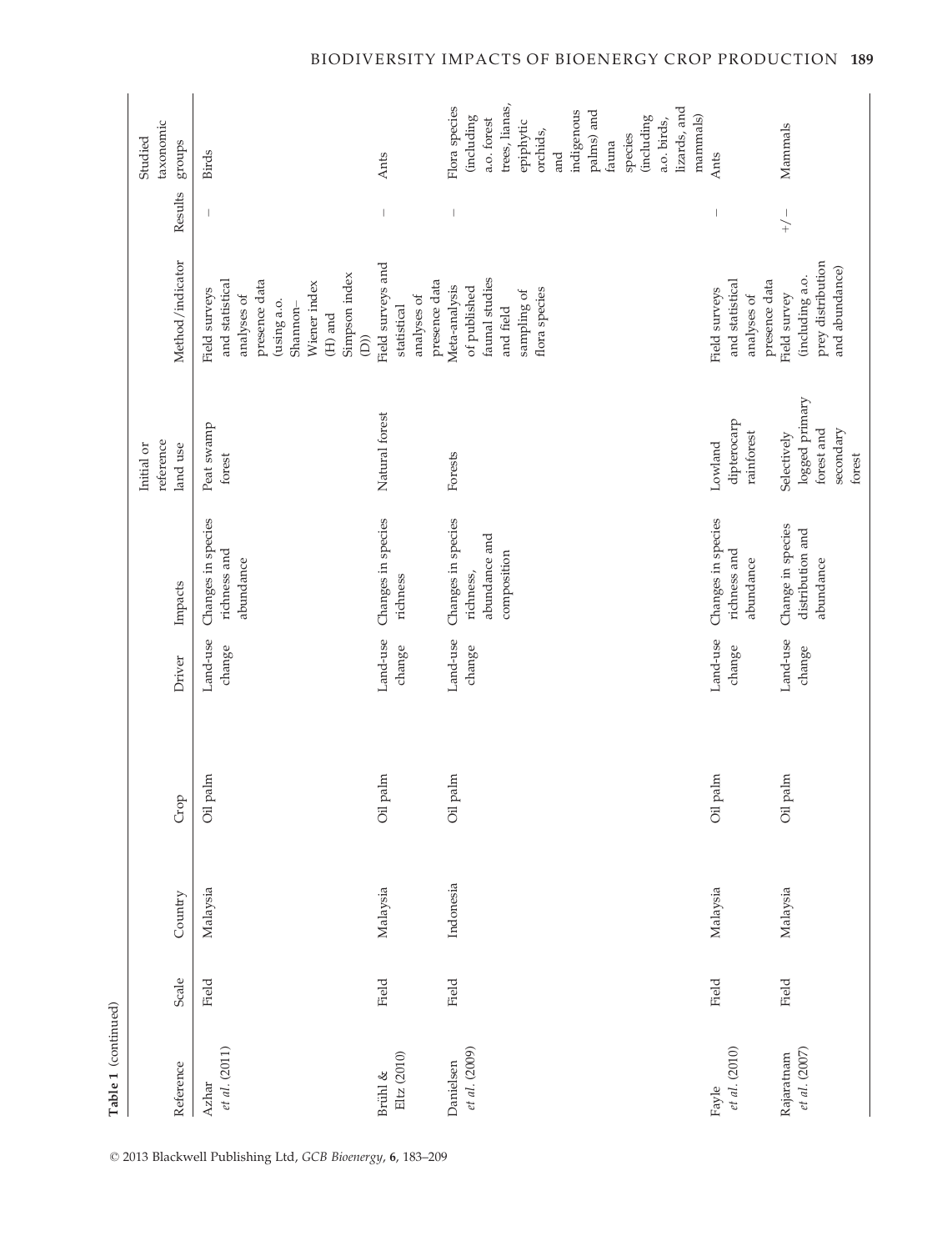| Table 1 (continued)         |       |               |              |                    |                                                                 |                                                |                                                                                                                                                                                                                                                       |                          |                             |
|-----------------------------|-------|---------------|--------------|--------------------|-----------------------------------------------------------------|------------------------------------------------|-------------------------------------------------------------------------------------------------------------------------------------------------------------------------------------------------------------------------------------------------------|--------------------------|-----------------------------|
|                             |       |               |              |                    |                                                                 | Initial or                                     |                                                                                                                                                                                                                                                       |                          | Studied                     |
|                             |       |               |              |                    |                                                                 | reference                                      |                                                                                                                                                                                                                                                       |                          | taxonomic                   |
| Reference                   | Scale | Country       | Crop         | Driver             | Impacts                                                         | land use                                       | Method/indicator                                                                                                                                                                                                                                      | Results                  | groups                      |
| Foster (2009)<br>Turner &   | Field | Malaysia      | palm<br>öil  | Land-use<br>change | Changes in species<br>abundance                                 | logged forest<br>Primary and                   | statistical analyses<br>Field surveys and<br>of presence data                                                                                                                                                                                         | $\overline{\phantom{a}}$ | Arthropods                  |
| Hölzel (2012)<br>Berndt &   | Field | Germany       | Oilseed rape | Land-use<br>change | Habitat change                                                  | habitat (reed)<br>wetland<br>Primary           | presence data<br>mapping and<br>Field surveys,<br>analyses of<br>statistical<br>habitat                                                                                                                                                               | $^{+}$                   | <b>Birds</b>                |
| et al. (2010)<br>Volpato    | Field | Brazil        | Pine         | Land-use<br>change | Changes in species<br>richness and<br>abundance                 | and Araucaria<br>Natural forest<br>plantations | and statistical<br>presence data<br>Field surveys<br>analyses of                                                                                                                                                                                      | $\overline{\phantom{a}}$ | <b>Birds</b>                |
| et al. (2011)<br>Codesido   | Field | Argentina     | Soy          | Land-use<br>change | Changes in species<br>richness                                  | grassland and<br>wetland<br>Natural            | with previous<br>Field surveys<br>study in the<br>comparison<br>and data<br>region                                                                                                                                                                    | $\, \vert \,$            | <b>Birds</b>                |
| et al. (2009)<br>Schrag     | Field | Argentina     | Soy          | Land-use<br>change | Changes in species<br>richness and<br>abundance                 | woodlands<br>Native                            | and landscape<br>and statistical<br>presence data<br>Field surveys<br>analyses of<br>variables                                                                                                                                                        | $\mid$                   | <b>Birds</b>                |
| $et\ al.\ (2011)$<br>Riffel | Field | North America | <b>SRC</b>   | Land-use<br>change | Changes in species<br>abundance and<br>composition<br>richness, | Woodlands                                      | forests to SRWCs<br>assess potential<br>response at the<br>bird and small<br>conversion of<br>stand level to<br>Meta-analysis<br>intensively<br>of existing<br>studies to<br>managed<br>mammal<br>$\mathop{\mathrm{existing}}\nolimits_{\mathcal{B}}$ | $-\bigg\} +$             | mammals<br><b>Birds</b> and |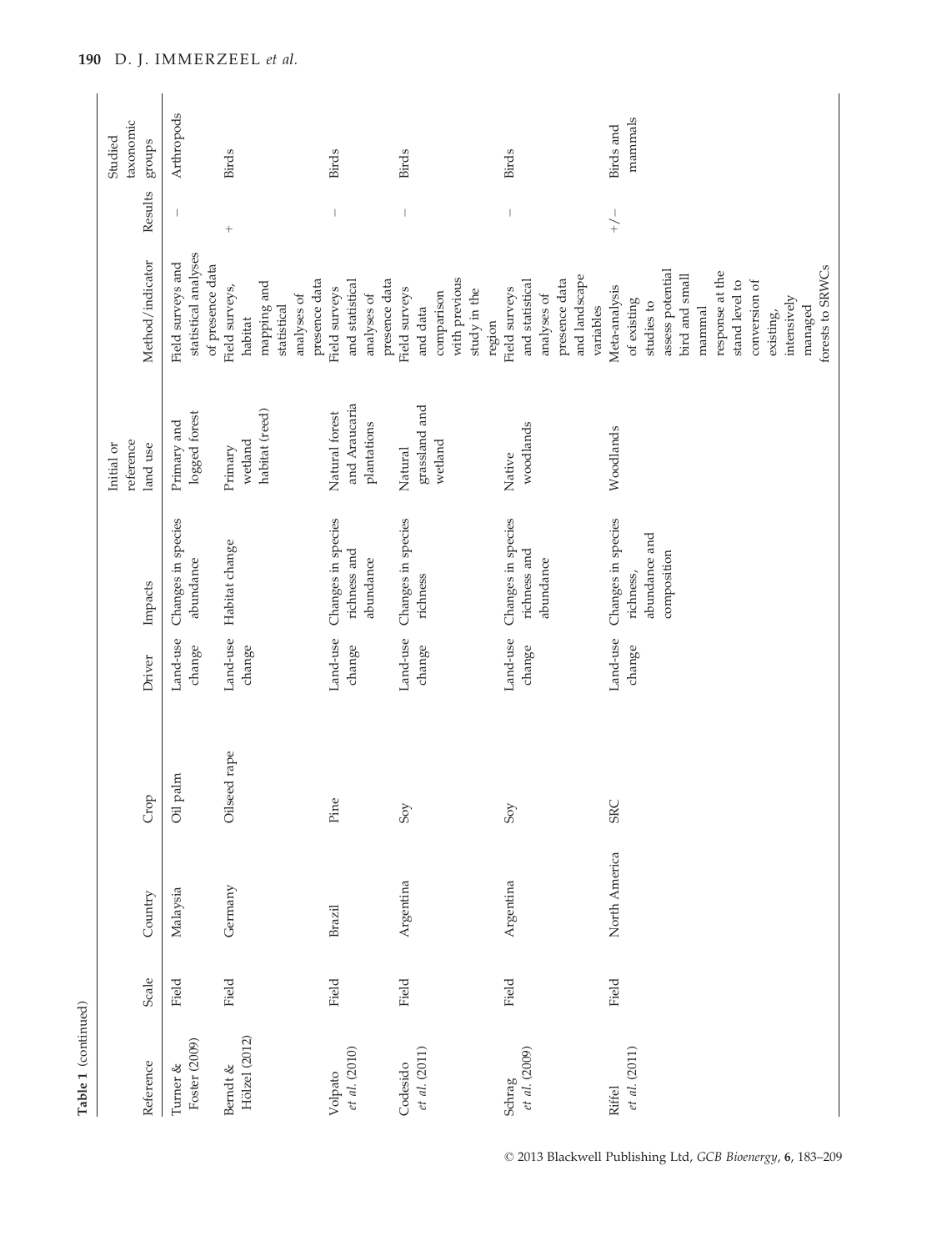| Table 1 (continued)         |       |                             |                                           |                    |                                                                      |                                                                                                                                 |                                                                                                                                                                          |                               |                                             |
|-----------------------------|-------|-----------------------------|-------------------------------------------|--------------------|----------------------------------------------------------------------|---------------------------------------------------------------------------------------------------------------------------------|--------------------------------------------------------------------------------------------------------------------------------------------------------------------------|-------------------------------|---------------------------------------------|
|                             |       |                             |                                           |                    |                                                                      | reference<br>Initial or                                                                                                         |                                                                                                                                                                          |                               | taxonomic<br>Studied                        |
| Reference                   | Scale | Country                     | Crop                                      | Driver             | Impacts                                                              | land use                                                                                                                        | Method/indicator                                                                                                                                                         | Results                       | groups                                      |
| et al. (2012)<br>Baum       | Field | Sweden and<br>Germany       | and poplar)<br>SRC (willow                | Land-use<br>change | Changes in species<br>richness                                       | and grasslands<br>Arable land                                                                                                   | and statistical<br>presence data<br>Field surveys<br>analyses of                                                                                                         | $^{+}$                        | Vascular<br>plants                          |
| $et\ al.\ (2007)$<br>Dhondt | Field | USA                         | and poplar)<br>SRC (willow                | Land-use<br>change | Changes in species<br>breeding success<br>richness and               | species regularly<br>shrublands and<br>used in SRWC<br>(census data)<br>successional<br>plantations,<br>Thirty-nine<br>habitats | Field surveys and<br>presence data<br>analyses of<br>statistical                                                                                                         | $\mathbf{I}$<br>$\frac{1}{x}$ | <b>Birds</b>                                |
| et al. (2009)<br>Schulz     | Field | North America<br>Europe and | and poplar)<br>SRC (willow                | Land-use<br>change | Changes in species<br>richness and<br>abundance                      | agricultural<br>ecosystems,<br>SRC crops<br>cropland,<br>Forest                                                                 | Review                                                                                                                                                                   | $-\bigg\} +$                  | Birds and<br>ground<br>beetles              |
| et al. (2011)<br>Rowe       | Field | UK                          | SRC (willow)                              | Land-use<br>change | Changes in species<br>richness and<br>abundance                      | and set-aside<br>Arable crops<br>land                                                                                           | statistical analyses<br>Field surveys and<br>of presence data                                                                                                            | $^{+}$                        | invertebrates<br>Ground flora<br>and winged |
| et al. (2011a)<br>Robertson | Field | USA                         | and mixed-grass<br>Switchgrass<br>prairie | Land-use<br>change | Changes in species<br>richness and<br>abundance                      | and mixed-grass<br>switchgrass<br>Comparison<br>between<br>prairie                                                              | statistical analyses<br>predictions based<br>Field surveys and<br>of presence data<br>and landscape<br>on established<br>variables, and<br>relationships<br>bird-habitat | $-\bigg\}$                    | <b>Birds</b>                                |
| et al. (2010)<br>Woodcock   | Field | UK                          | and oilseed rape<br>Winter wheat          | Land-use<br>change | Changes in species<br>richness and loss<br>of biocontrol<br>services | Agri-environment<br>scheme field<br>margins                                                                                     | statistical analyses<br>Wiener landscape<br>Field surveys and<br>habitat diversity<br>of presence data<br>variables using<br>and landscape<br>a.o. Shannon-<br>index     |                               | <b>Beetles</b>                              |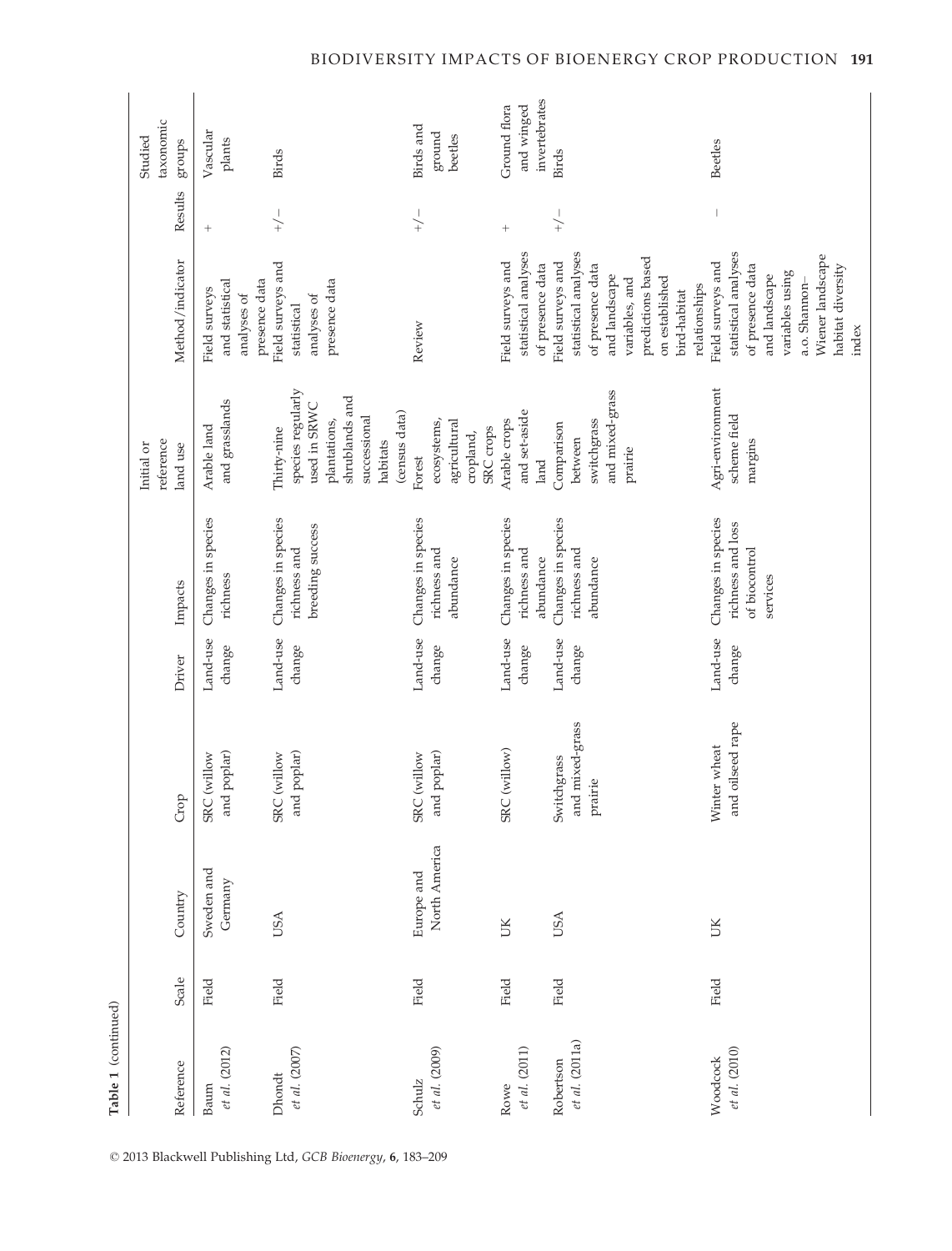|                           |          |                           |                            |                    |                                                   | Initial or                                                                        |                                                                                                                                                                                              |                          | Studied                                                                        |
|---------------------------|----------|---------------------------|----------------------------|--------------------|---------------------------------------------------|-----------------------------------------------------------------------------------|----------------------------------------------------------------------------------------------------------------------------------------------------------------------------------------------|--------------------------|--------------------------------------------------------------------------------|
|                           |          |                           |                            |                    |                                                   | reference                                                                         |                                                                                                                                                                                              |                          | taxonomic                                                                      |
| Reference                 | Scale    | Country                   | Crop                       | Driver             | Impacts                                           | land use                                                                          | Method/indicator                                                                                                                                                                             | Results                  | <i>groups</i>                                                                  |
| et al. (2010)<br>Felton   | Global   | Global                    | Forest plantations         | Land-use<br>change | Changes in species<br>richness and<br>abundance   | Pasture                                                                           | between timber<br>plantations and<br>Meta-analysis of<br>pasture lands<br>differences                                                                                                        | $-\bigg\}$               | invertebrates,<br>amphibians,<br>mammals,<br>and birds<br>reptiles/<br>Plants, |
| et al. (2011)<br>Beringer | Global   | Global                    | Second generation<br>crops | Land-use<br>change | Habitat loss                                      | semi-natural<br>shrublands,<br>grasslands,<br>vegetation<br>forest and<br>Natural | wilderness areas<br>various pristine<br>potential using<br>and areas with<br>of biodiversity<br>assessment of<br>Scenario-based<br>concentrations<br>exceptional<br>bio-energy<br>the global | $\overline{\phantom{a}}$ | n.a.                                                                           |
| Wilcove (2008)<br>Koh &   | National | and Indonesia<br>Malaysia | palm<br>öï                 | Land-use<br>change | species richness<br>Habitat loss an<br>changes in | Primary and<br>secondary<br>forests                                               | species richness<br>land-use types<br>comparison of<br>in different<br>land-cover<br>Analysis of<br>data and                                                                                 | $\overline{\phantom{a}}$ | butterflies<br><b>Birds</b> and                                                |
| $et~al.~(2011)$<br>Gevers | Region   | Germany                   | Corn                       | Land-use<br>change | Changes in species<br>richness and<br>abundance   | Cash crops                                                                        | species responses<br>assessment and<br>Scenario-based<br>simulated                                                                                                                           | $-\bigg\} +$             | and insects<br>mammals<br>Birds,                                               |
| et al. (2008)<br>Landis   | Region   | USA                       | Corn                       | Land-use<br>change | Loss of biocontrol<br>services                    | agricultural<br>(diversified)<br>landscapes                                       | services index (BSI)<br>(a.o.) a biocontrol<br>biological control<br>biocontrol using<br>value of natural<br>impacts of<br>economic<br>Estimated<br>reduced<br>and the                       | $\overline{\phantom{a}}$ | Arthropods                                                                     |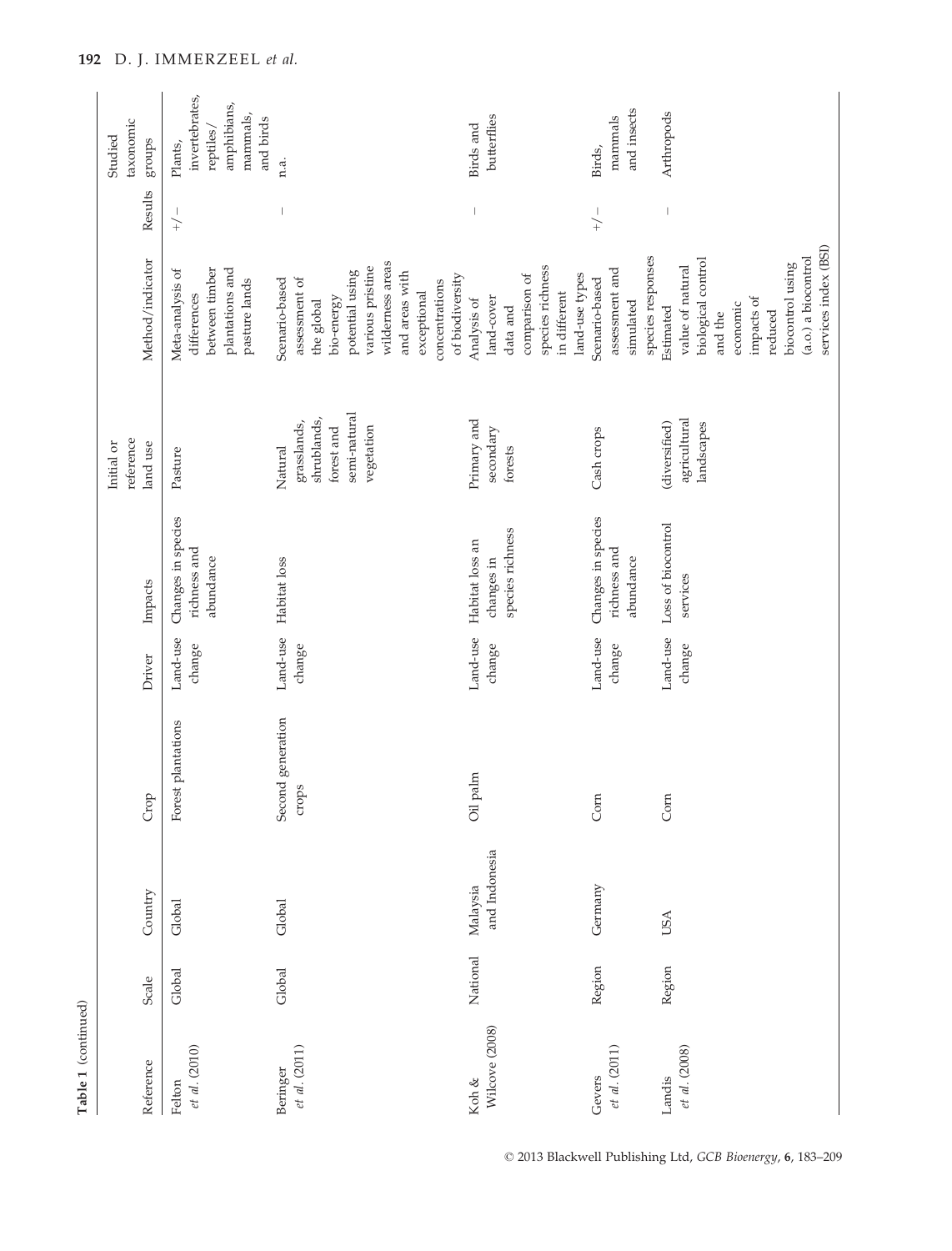| Table 1 (continued)                 |        |                                          |                                         |                    |                                                                               |                                       |                                                                                                                                                                                      |                          |                      |
|-------------------------------------|--------|------------------------------------------|-----------------------------------------|--------------------|-------------------------------------------------------------------------------|---------------------------------------|--------------------------------------------------------------------------------------------------------------------------------------------------------------------------------------|--------------------------|----------------------|
|                                     |        |                                          |                                         |                    |                                                                               | reference<br>Initial or               |                                                                                                                                                                                      |                          | taxonomic<br>Studied |
| Reference                           | Scale  | Country                                  | Crop                                    | Driver             | Impacts                                                                       | land use                              | Method/indicator                                                                                                                                                                     | Results                  | groups               |
| $et\ al.\ (2010)$<br>Meehan         | Region | USA                                      | mixed grasses<br>Corn & soy;<br>& forbs | Land-use<br>change | Changes in species<br>richness                                                | Marginal land                         | richness modelled<br>(landscape-scale<br>as a function of<br>Scenario-based<br>bird species<br>assessment<br>land cover)                                                             | $-\bigg\{ +$             | <b>Birds</b>         |
| et al. (2008)<br><b>Brockerhoff</b> | Region | (tropical and<br>Worldwide<br>temperate) | Forest plantations                      | Land-use<br>change | Habitat loss                                                                  | Natural forest                        | Review                                                                                                                                                                               | $-\bigg\} +$             | n.a.                 |
| van der Hilst<br>et al. (2012)      | Region | Netherlands                              | Miscanthus and<br>sugarbeet             | Land-use<br>change | species abundance<br>Changes in mean                                          | Arable land,<br>HNV areas<br>pasture, | based-assessment<br>using HNV<br>and MSA<br>Scenario                                                                                                                                 |                          | n.a.                 |
| Abdullah &<br>Nakagoshi<br>(2007)   | Region | Malaysia                                 | palm<br>$\overline{5}$                  | Land-use<br>change | Fragmentation                                                                 | Forest and<br>wetland                 | Fragmentation<br>index                                                                                                                                                               | $\overline{\phantom{a}}$ | n.a.                 |
| et al. (2008)<br>Buchanan           | Region | Papua New<br>Guinea                      | Oil palm                                | Land-use<br>change | conservation<br>Habitat loss,<br>changes in<br>status                         | Natural forest                        | through satellite<br>status based on<br>of conservation<br>combined with<br><b>IUCN</b> Red List<br>an assessment<br>Deforestation<br>estimates,<br>measured<br>imagery,<br>criteria | $\, \vert \,$            | <b>Birds</b>         |
| et al. (2008)<br>Fitzherbert        | Region | and Malaysia<br>Indonesia                | palm<br>öi                              | Land-use<br>change | species richness,<br>composition<br>Habitat loss,<br>abundance,<br>changes in | Primary forests                       | biodiversity in<br>oil palm with<br>comparing<br>literature<br>Review of<br>forest                                                                                                   | $\mid$                   | <b>Birds</b>         |

© 2013 Blackwell Publishing Ltd, GCB Bioenergy, 6, 183–209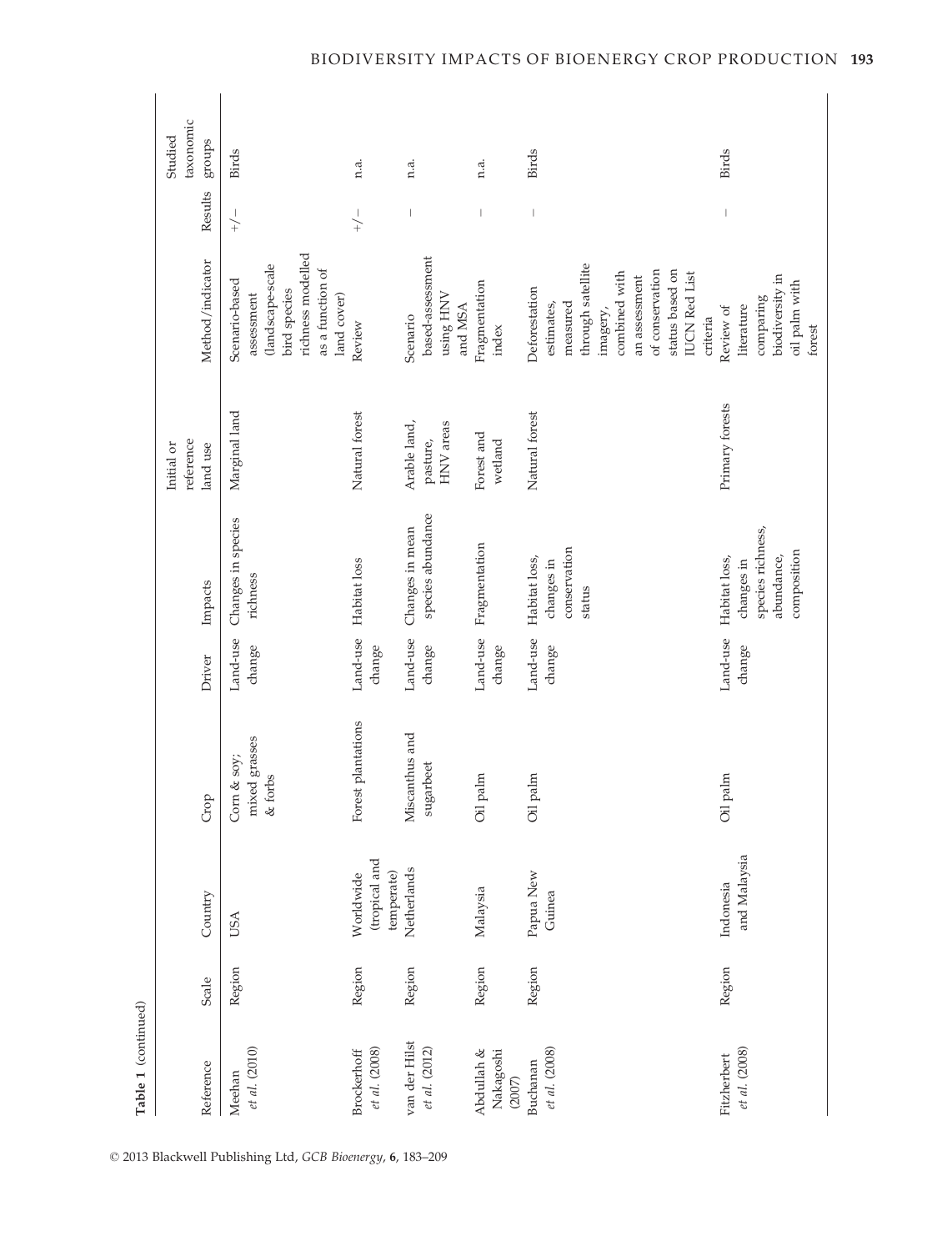| Reference                    | Scale  | Country                                            | Crop                                       | Driver                                     | Impacts                                             | reference<br>Initial or<br>land use                               | Method/indicator                                                                                                                                                               | Results                  | taxonomic<br>Studied<br>groups                       |
|------------------------------|--------|----------------------------------------------------|--------------------------------------------|--------------------------------------------|-----------------------------------------------------|-------------------------------------------------------------------|--------------------------------------------------------------------------------------------------------------------------------------------------------------------------------|--------------------------|------------------------------------------------------|
| et al. (2009)<br>van Dam     | Region | Argentina                                          | switchgrass<br>Soy and                     | Land-use<br>change                         | abundance<br>Changes in<br>species                  | non-degraded<br>Abandoned<br>degraded<br>cropland,<br>and         | Scenario-based<br>assessment<br>using MSA                                                                                                                                      | $-\bigg\{ +$             | n.a.                                                 |
| $et\ al.\ (2007)$<br>Kessler | Region | Brazil; Indonesia<br>Argentina and<br>and Malaysia | Soy; oil palm                              | Land-use<br>change                         | Habitat loss,<br>abundance<br>changes in<br>species | ecosystems<br>Agricultural<br>lands and<br>grassland<br>natural   | impacts, all based<br>on the NCI (or<br>used to assess<br>Five indicators<br>mean species<br>biodiversity<br>abundance)                                                        | $\overline{\phantom{a}}$ | n.a.                                                 |
| $et\ al.\ (2012)$<br>Stoms   | Region | USA                                                | bermudagrass,<br>and canola<br>Sugar beet, | Land-use<br>change                         | Habitat loss                                        | Agricultural<br>land                                              | assessment based<br>on the suitability<br>wildlife species<br>landscapes for<br>of agricultural<br>and using a.o.<br>Scenario-based<br>planning tool<br>conservation<br>Marxan | $-\bigg\{ +$             | amphibians,<br>mammals<br>reptiles,<br>Birds,<br>and |
| et al. (2011)<br>Hartman     | Region | USA                                                | Switchgrass                                | Land-use<br>invasive<br>change,<br>species | change<br>Habitat                                   | (Conservation<br>Marginal and<br>CRP lands<br>Program)<br>Reserve | implications of<br>and CRP land<br>the ecological<br>changing use<br>literature on<br>of marginal<br>Review of                                                                 | $-\bigg\} +$             | <b>Birds</b> and<br>insects                          |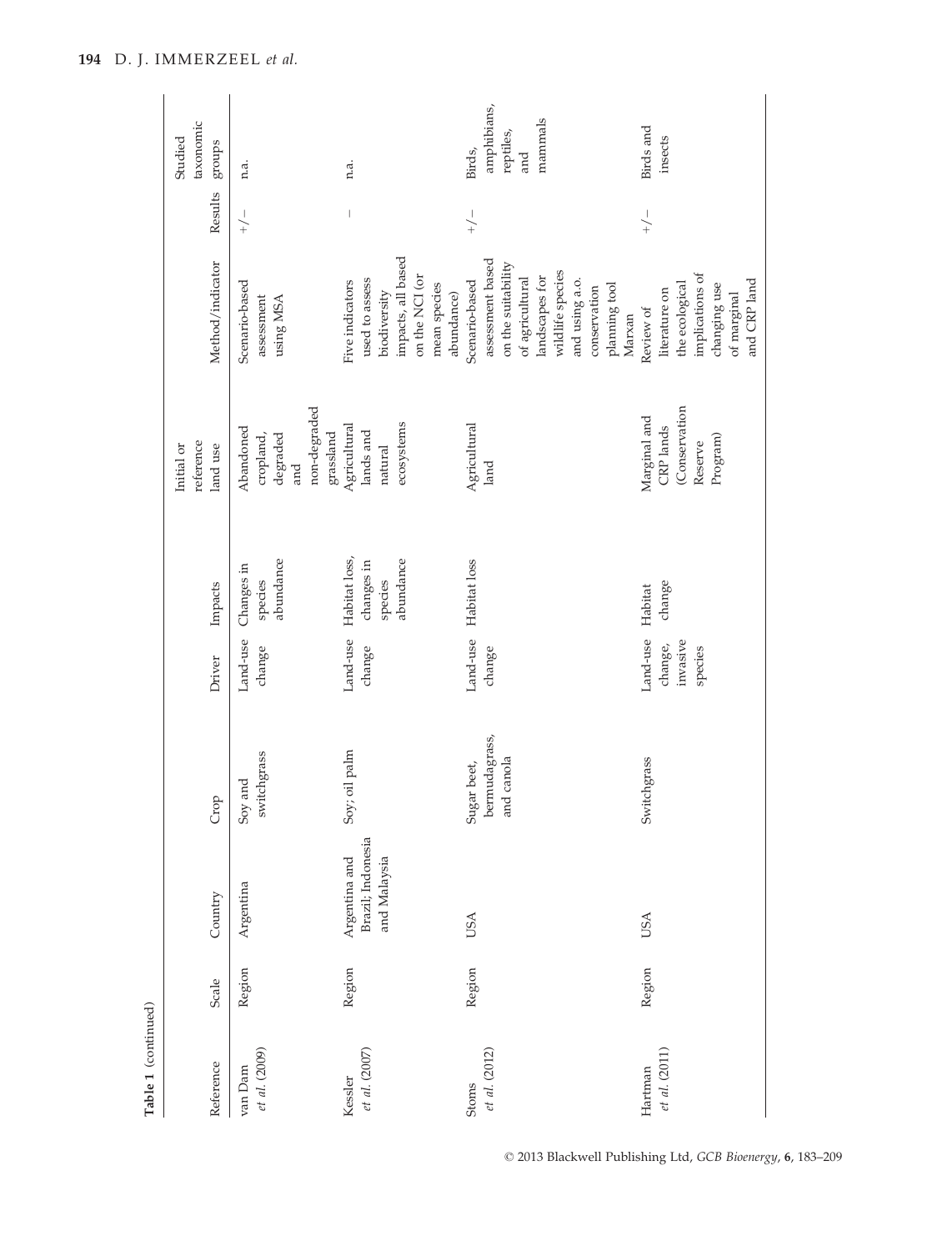

Fig. 1 The spectrum of biodiversity impact studies in bioenergy literature. \*More studies focus on second generation crops than first generation crops (26 vs. 17 respectively), whereas 10 studies analyze both. Other feedstocks addressed include oilseed rape, sugarbeet, sunflower, wheat, prairie, reed canary grass and other grasses.

per spatial scale, geographical region, type of crop and methodologies applied.

## Drivers and pressures

In the past 50 years, the most important direct driver of biodiversity change in terrestrial ecosystems has been land use and land cover change (MEA, 2005; CBD, 2010; WWF, 2012). Not surprisingly, almost all research on biodiversity impacts of bioenergy crop production focuses on land-use change. The associated habitat loss and fragmentation are the major pressures on biodiversity. Various studies show that concerns about the expansion of biomass production not only relate to the direct effects from converting natural or non-natural habitats into bioenergy crop plantations, but also to the indirect land-use change effects of biofuel feedstock cultivation (e.g., Kessler et al., 2007; Eggers et al., 2009; Hellmann & Verburg, 2010). Indirect land-use changes (iLUC) can occur when a) direct displacement of pasture or cropland results in livestock or crops being produced elsewhere to continue to meet demand and b) the diversion of crops to other uses triggers higher crop prices, which results in more land being taken into agricultural production elsewhere (Wicke et al., 2012). Although literature estimating iLUC-induced GHG emissions is growing (e.g., Dornburg et al., 2010; Chum et al., 2011; Wicke et al., 2012), quantification of the indirect effects of biomass production on biodiversity is difficult and has been attempted by few of the selected studies. For example, Hellmann & Verburg (2010) indicate on a European level that the area of semi natural vegetation, forest and High Nature Value (HNV) farmland converted directly is small in all scenarios variants related to the biofuel directive. The indirect effects of the directive on European land use and biodiversity are, however, much larger. The area of semi natural vegetation is found to be 3–8% smaller in scenarios with the directive as compared with scenarios without the directive. This is due to replacement of these areas by grassland or arable land compensating for the cultivation of bioenergy crops in other areas. Kessler et al. (2007) calculated the 'multiplier effect' in various tropical countries from commodity development until 2005, which means the additional land-use change as a collateral effect outside the actual cropping areas. They expressed this effect in terms of decrease in Natural Capital Index (an indicator for changes in original species composition).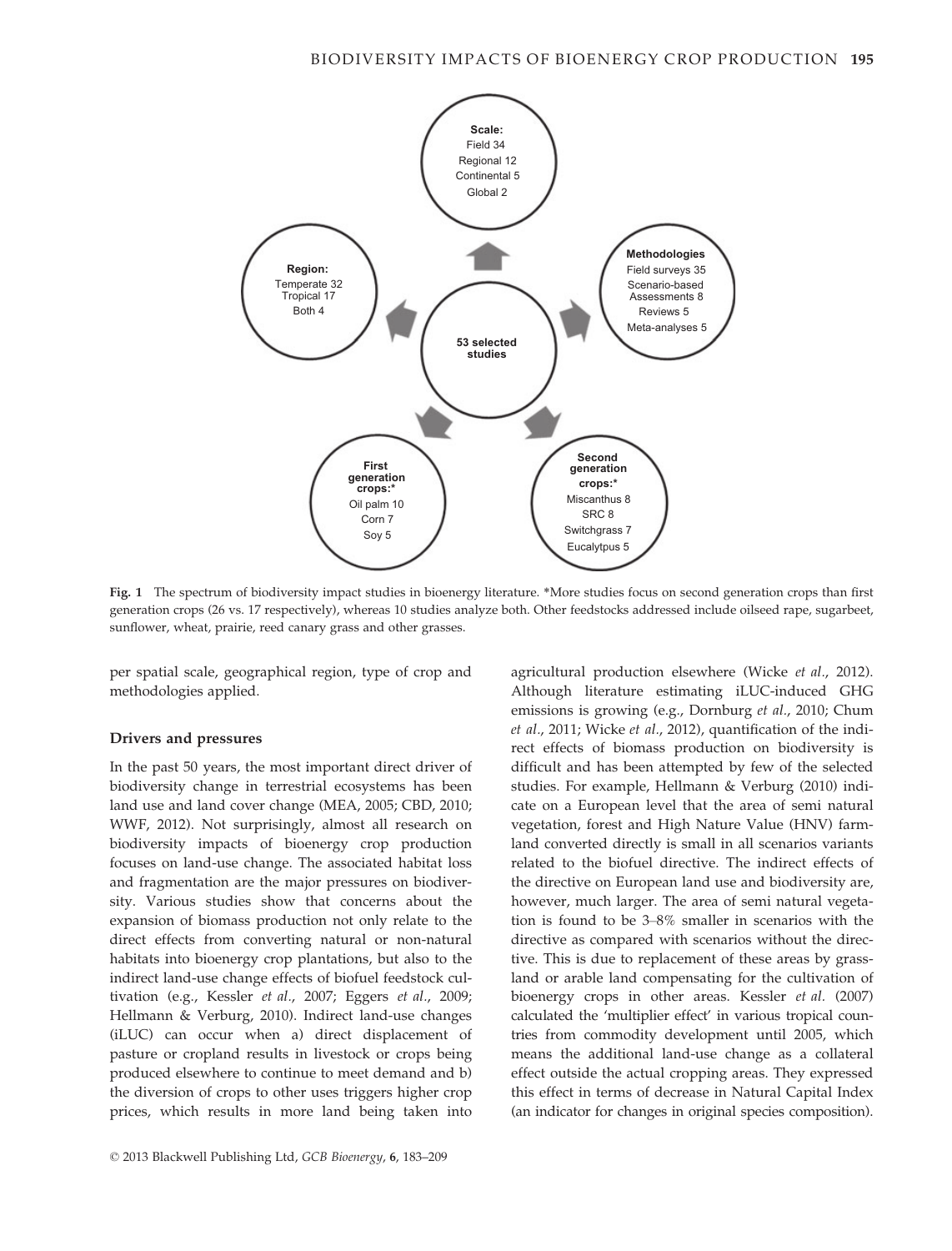The highest multiplier effects occur for soy production in Brazil (87% decrease in NCI caused by soy production) and for palm oil in Indonesia (35% decrease in NCI caused by palm oil production). Figure 2 shows the mechanisms involved in the multiplier effect for the case of Brazil. Although such results are paired with large uncertainties, they give an indication of iLUC expressed in terms of an established biodiversity indicator.

Two studies address the introduction of perennial bioenergy crops as a driver of change in biodiversity due to invasive traits (Hartman et al., 2011; Barney et al., 2012). The crops are being cultivated from non-native taxa to have few resident pests, to tolerate poor growing conditions and to produce competitive bioenergy crops (Barney & Ditomaso, 2008). The invasive potential of most bioenergy crops and the susceptibility to the invasion of certain habitat types to bioenergy crop species are, however, largely unknown (Barney et al., 2012). Only one field-based assessment by Barney et al. (2012) aimed at analyzing habitat susceptibility and resistance to invasion by perennial grasses in potential receiving environments.

An important driver that is not addressed as such by the selected studies is the intensification of production systems. Intensification is one of the focal points in the bioenergy sector to reduce the competition between food, feed and fuels, and therefore iLUC (Dornburg et al., 2010; Wicke et al., 2012). The amount of bioenergy that can be produced without expanding the total agricultural land-use area depends on the rate of intensification of the agricultural sector and the suitability of the land that becomes available for energy crop production (van der Hilst et al., Forthcoming). Growing attention goes therefore to production of dedicated bioenergy crops on so-called surplus land (two different origins of surplus land are distinguished by Dauber et al. (2012): (1) land currently not in use for the production of food, animal feed, fibre or other renewable resources due to poor soil fertility or abiotic stress and (2) land currently no longer needed for food and feed production because of intensification and rationalization of production, resulting in yield increases and thus a reduced requirement for land), whereas the production of food is continued on established agricultural land (Dauber et al., 2012). This might reduce pressure on sensitive habitats. However, current estimates of availability and suitability of surplus land for development of energy crop production or use of existing biomass potentials are uncertain.

Although the consequences of such developments on biodiversity are only discussed to a limited extent in the



Fig. 2 An example of the multiplier effect as analyzed by Kessler et al. (2007). The Figure is based on Verweij et al. (2009) and schematically shows the complex interactions between agriculture expansion and cattle ranching in the agricultural frontier region between the Amazon and Cerrado biomes in Brazil. Historically, the dominant pattern of forest conversion begun with small-scale exploration for timber or subsistence agriculture, followed by consolidation into large scale cattle ranching operations or abandonment to secondary forest (Morton *et al.*, 2006). The expansion of large-scale mechanized agriculture (mainly soy and increasingly sugarcane) has introduced a new pathway for loss of natural vegetation, generating debate on the contribution of (bioenergy) cropland expansion to deforestation dynamics (Verweij et al., 2009; Sparovek et al., 2012).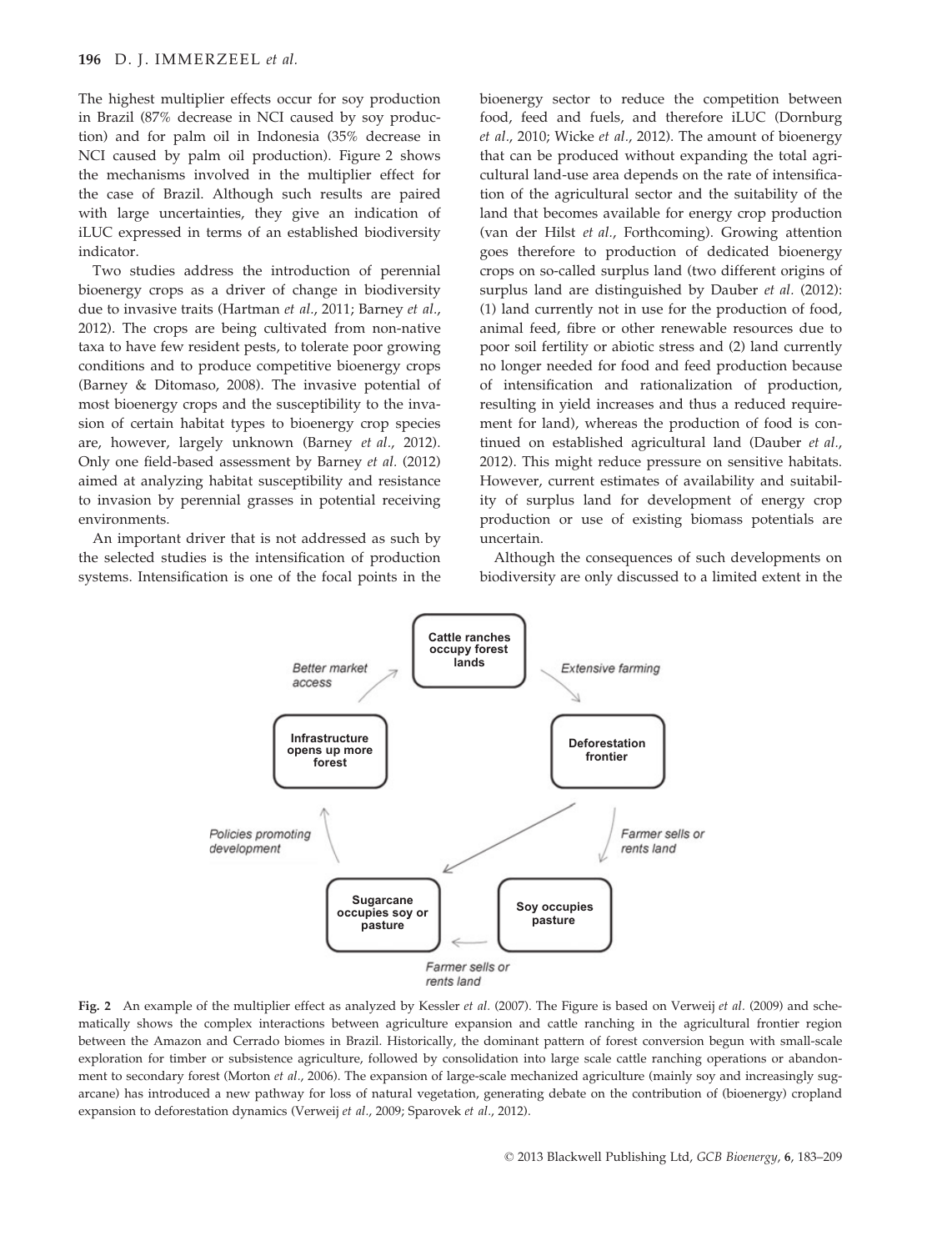selected studies, intensification of agricultural production receives considerable attention in biodiversity science (outside bioenergy literature). Besides, the current land sparing vs. land sharing debate is growing as well (e.g., Fischer et al., 2008; Phalan et al., 2011; Anderson-Teixeira et al., 2012; Tscharntke et al., 2012). Land sparing is the segregation of land for nature and for production and land sharing (or wildlife-friendly farming) is the integration of both objectives on the same land (Tscharntke et al., 2012).

Although intensification of agricultural production systems and the use of surplus land might alleviate pressure on natural ecosystems, it can increase pressure on (agro)biodiversity through a growing share of highyielding monocultures in the landscape and pollution resulting from increased use of fertilizers and pesticides (Sala et al., 2009). This article follows Jackson et al. (2007) stating that "Agrobiodiversity refers broadly to the biota, e.g., soil microbes and fauna, weeds, herbivores, carnivores, etc., colonizing the agroecosystem and surviving according to the local management and environment." Contrary, positive changes can be expected when an intensive land use is replaced by a less intensive one. Introduction of perennial habitats into intensive agricultural systems, also through, for example, agroforestry systems such as alley cropping of SRC trees, might lead to biodiversity benefits such as gains in habitat and higher connectivity (e.g., Porter et al., 2009; Dauber et al., 2010; Holzmeuller & Jose, 2012).

Results in this debate are still contradictory. Authors increasingly argue, however, that so far the land sparing approach has failed to take into account the multiple ecosystem services provided by extensively managed agricultural landscapes (Porter et al., 2009; Tscharntke et al., 2012). This shows that in the field of bioenergy, major scientific challenges remain regarding agricultural intensification, suitability of (surplus) land and the associated pressures on biodiversity.

A long-term driver that has not been assessed by the selected studies includes climate change effects from bioenergy use. In the long term, bioenergy crop production is expected to contribute to a reduction in GHG emissions and it could therefore lead to a reduction in the effects of climate change on biodiversity (Brink et al., 2007; CBD, 2010; Dornburg et al., 2010). The balance of climate change effects was analyzed by CBD (2010) in a global scenario study in which the target of mitigating climate change by limiting CO2eq concentration to 450 ppm is met by using mainly woody biomass for large scale bioenergy production. In this scenario, the 'positive' effect is that biodiversity, as indicated by the MSA, would decrease by 10% between 2000 and 2050, compared with 11% in the baseline scenario.

#### Drivers and pressures summarized

Figure 3 presents an overview of the relationships between drivers and pressures of biodiversity changes discussed above. Habitat loss and fragmentation are presented here as pressures on biodiversity resulting from land-use change (also following the formal definition of the Millennium Ecosystem Assessment (MEA) (MEA, 2005)). Most studies use habitat loss (and in a few cases fragmentation), however, as an indicator for biodiversity impacts. Reported results on habitat loss and fragmentation are therefore further discussed in the impacts section below.

## Impacts

In this section, categorized impacts are summarized and for the main indicators, trends and key examples per indicator are described. Reported impacts are mostly negative (26 studies) but particularly depend on spatial scale, geographical region, type of bioenergy crop and initial land use.

## Different impacts per spatial scale and geographical region

Figure 4 shows the biodiversity impacts on different spatial scales. On each scale, the majority of the impacts are negative. Positive impacts are only reported at the field scale. It is, however, difficult to draw general conclusions here, as the number of studies is strongly biased towards the field scale. This might indicate that benefits at the larger geographical scales are more difficult to obtain, but more research at these scales is required to underpin such conclusions. This could particularly be the case for second generation crops in temperate regions, where the acreage of those crops is still too small to identify coarse scale impacts on biodiversity.

As shown in Fig. 5, the expansion of bioenergy crops in the tropics raises most concerns with 88% of studies reporting negative impacts, especially for first generation crops (mainly oil palm and soy).

## The importance of initial land use

The majority of negative impacts refer to the conversion of natural vegetation to first generation crops, in particular in the tropics. Koh & Wilcove (2008) report, for example, that between 1995 and 2005, 55–59% of oil palm expansion in Malaysia and at least 56% in Indonesia occurred at the expense of primary forest. As indicated by Gasparatos et al. (2011), reviews on the biodiversity impacts from oil palm expansion have shown that oil palm plantations contain much fewer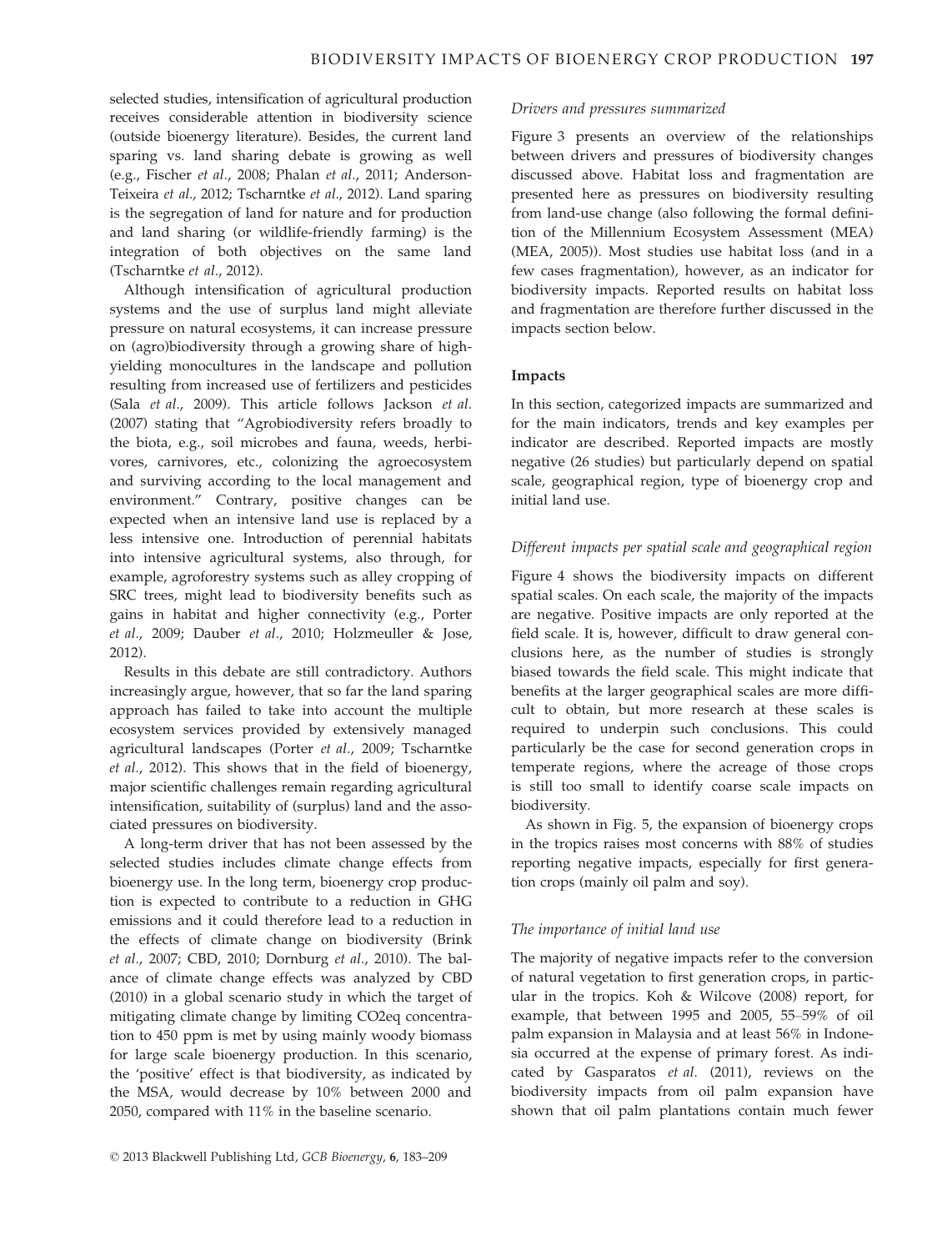

Fig. 3 Relationships between drivers and pressures of biodiversity change resulting from bioenergy crop production. Negative influence:  $\cdots$  Positive influence:



Fig. 4 Biodiversity impacts on different spatial scales. One national study is included under region in the figure. Regional scale is defined here as a region within a country.

species than primary forests (e.g., Fitzherbert et al., 2008; Danielsen et al., 2009). Besides, the subsequent communities were dominated by a few generalist species of low-conservation value (Danielsen et al., 2009). The studies suggest that biodiversity loss in oil palm plantations occurs because plantations are structurally less complex than primary forests, have a shorter life span and are major landscape fragmentation factors (Fitzherbert et al., 2008; Gasparatos et al., 2011).

The evidence of negative impacts not only refers to the conversion of primary or secondary forests but also



Fig. 5 Biodiversity impacts per production region.

to the conversion of other natural ecosystems including grasslands, wetlands or other areas of high biodiversity value. However, when abandoned cropland, degraded or marginal lands are converted, biodiversity benefits are reported in both tropical and temperate regions, especially in relation to second generation crops. Caution is, however, needed when making general assumptions about the (potential) biodiversity benefits of using these broadly defined land uses (Felton et al., 2010; Dauber et al., 2012). A clear distinction between degraded, marginal or low-intensity pasture or grassland is often lacking, whereas at the same time such areas might hold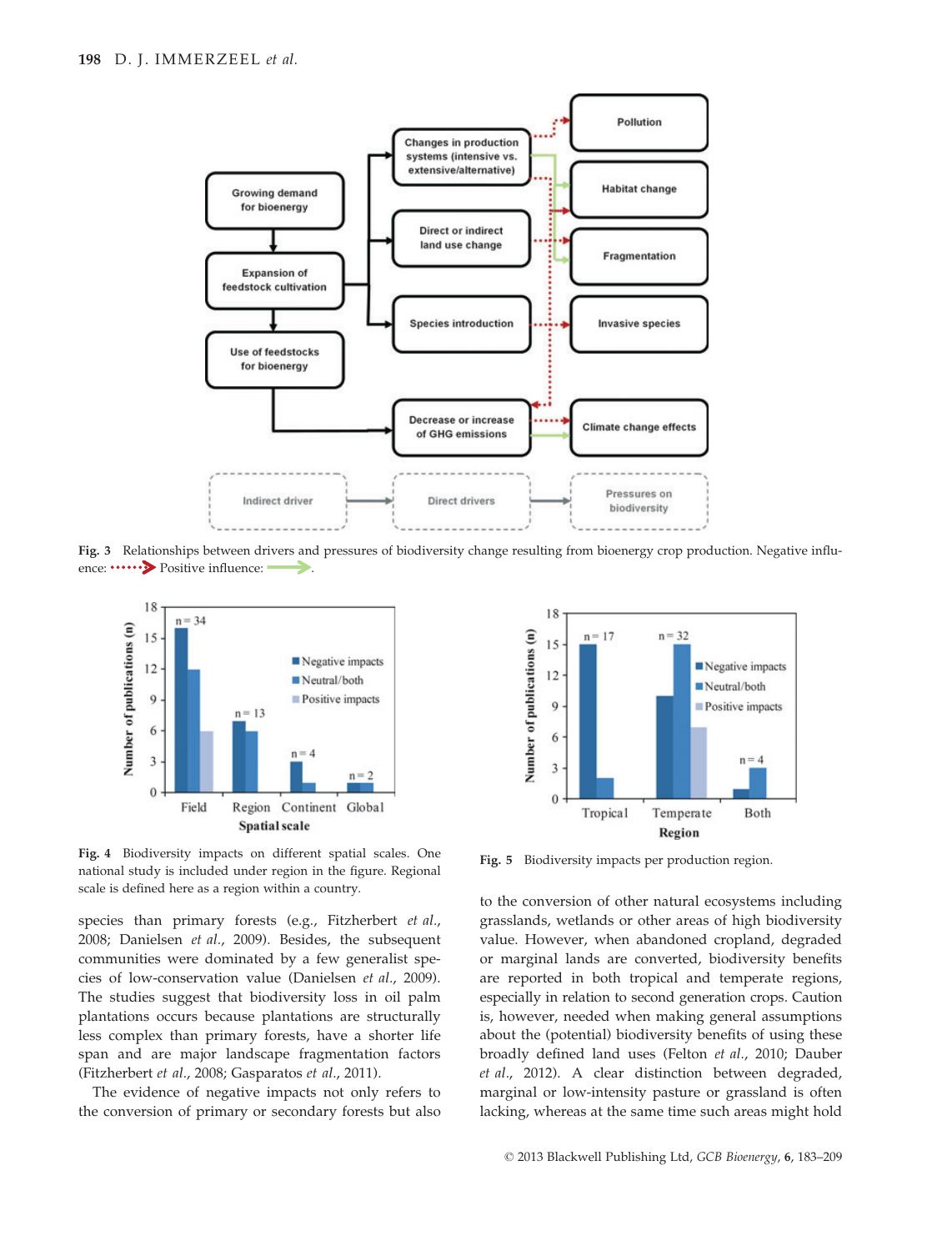important biodiversity values. Various studies have shown that conversion of such lands into plantations of perennial crops may therefore also result in negative impacts on biodiversity (e.g., Felton et al., 2010; Fletcher et al., 2010; Hsu et al., 2010; van der Hilst et al., 2012).

## Different crops have different impacts

The impacts of second generation crops tend to be less negative than first generation ones, and are in several cases positive (at the field scale). About 87% of the studies on first generation crops report negative impacts, vs. 27% for second generation crops. Positive effects are shown in 32% of these studies, and are especially true for grasses and SRC crops in Europe. The reported impacts per bioenergy crop are presented in Fig. 6.

A total of 20 studies report both positive and negative (or neutral) impacts, the majority for second generation crops. In some cases (five), combined analyses of first and second generation crops showed negative impacts on the first, and positive effects on the latter. Perennial crops have the potential to provide habitat or shelter for specific species (such as migratory birds) and improve connectivity or support restoration of degraded or marginal land, resulting in biodiversity benefits (Dauber et al., 2010; Meehan et al., 2010; Robertson et al., 2011a). These studies are, however, cautious in presenting positive results on second generation crops and indicate that biodiversity benefits depend on (1) different species responses within and between taxonomic groups, (2) different spatial scales at which studies are conducted, and (3) management, age, size and heterogeneity of plantations. This also relates to the increased vulnerability of an area to new invasive species when landscape

heterogeneity is reduced (Hartman et al., 2011). Similar conclusions are drawn by other reviews on forest plantations (e.g., Brockerhoff et al., 2008; Schulz et al., 2009). An additional notion here is that except for one scenario-based assessment in Argentina (van Dam et al., 2009), none of the studies evaluate the (potential) impacts from second generation feedstock cultivation in tropical regions.

The large share of studies focused on second generation crops in temperate regions and oil palm in Indonesia and Malaysia, shows important gaps in knowledge particularly in tropical regions. Although a significant proportion of first-generation biofuel feedstocks are produced in the tropics and the demand for these crops are likely to continue at least in the next decade, quantified results are largely biased towards oil palm in South East Asia (Lee et al., 2011). Continued production of bioenergy crops in the tropics is expected to (further) threaten the high concentrations of globally endemic species in these areas, which are located within the world's key biodiversity hotspots such as the Brazilian Cerrado (Myers et al., 2000; Klink & Machado, 2005; Koh & Ghazoul, 2008; Sano et al., 2010). These regions are still relatively unexplored in bioenergy science, whereas uncertainties are likely to be larger (due to, for example, higher levels of endemism as well as lack of data).

# Evidence of quantified impacts using different biodiversity indicators

No single indicator covers the totality of the various impacts on biodiversity; consequently the evidence of quantified biodiversity impacts in this review is based on different biodiversity indicators. The main indicators



Fig. 6 Biodiversity impacts per bioenergy crop.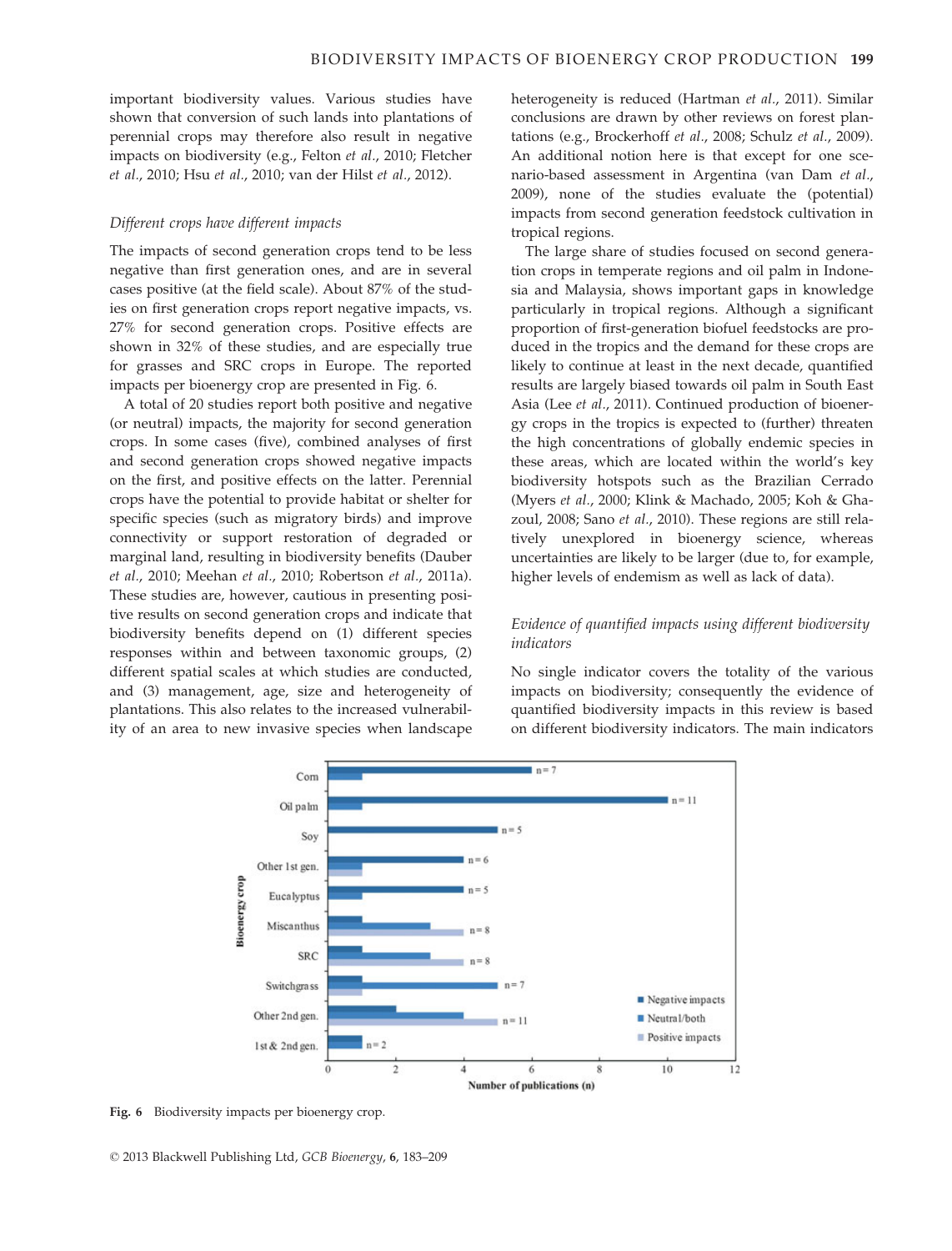| Table 2            |                                                                                              |                          |                          | Main trends per biodiversity indicator following land-use change as quantified by the selected studies                                                                                                                                                                                                                                                                                                                                                                                                                                                                                                                                                                                                     |                                                                                                                                                                                                                                                                                                                              |
|--------------------|----------------------------------------------------------------------------------------------|--------------------------|--------------------------|------------------------------------------------------------------------------------------------------------------------------------------------------------------------------------------------------------------------------------------------------------------------------------------------------------------------------------------------------------------------------------------------------------------------------------------------------------------------------------------------------------------------------------------------------------------------------------------------------------------------------------------------------------------------------------------------------------|------------------------------------------------------------------------------------------------------------------------------------------------------------------------------------------------------------------------------------------------------------------------------------------------------------------------------|
| driver<br>Main     | Indicators                                                                                   | Trends 1st<br>gen. crops | gen. crops<br>Trends 2nd | Notes                                                                                                                                                                                                                                                                                                                                                                                                                                                                                                                                                                                                                                                                                                      | Key example studies                                                                                                                                                                                                                                                                                                          |
| Land-use<br>change | or other types<br>Change or loss<br>nature areas<br>ecosystems<br>of valuable<br>of habitat, |                          |                          | with second generation crops. Such impacts vary spatially and often mask<br>valuable nature areas. Some studies indicate habitat benefits in scenarios<br>Overall results show a decrease in habitat, ecosystems or other types of<br>wide variations in individual species' responses                                                                                                                                                                                                                                                                                                                                                                                                                     | Beringer et al. (2011); Eggers et al. (2009);<br>Wilcove (2008); Buchanan et al. (2008);<br>Hellmann & Verburg (2010); Koh &<br>Stoms et al. (2012)                                                                                                                                                                          |
|                    | Value areas<br>High Nature<br>(HNV)                                                          |                          |                          | Direct impacts are relatively small in all scenario variants. The indirect<br>where biodiversity is at risk when converted to first generation crops<br>effects are however much larger than the direct effects. HNV areas<br>are more extensive than for conversion to perennials                                                                                                                                                                                                                                                                                                                                                                                                                         | Hellmann & Verburg (2010); van der Hilst<br>et al. (2012)                                                                                                                                                                                                                                                                    |
|                    | Mean Species<br>Abundance<br>(MSA)                                                           |                          |                          | replace other land uses. In temperate regions, positive MSA values are<br>Most land-use change scenarios show trends of decreasing MSA values<br>in both tropical and temperate regions when first generation crops<br>reported when second generation crops are projected                                                                                                                                                                                                                                                                                                                                                                                                                                 | van der Hilst et al. (2012); van Dam et al.<br>(2009); Kessler et al. (2007)                                                                                                                                                                                                                                                 |
|                    | & composition<br>abundance<br>Species                                                        |                          |                          | changes in species composition may affect the provision of ecosystem services<br>potential bioenergy crops such as oilseed rape is significant, such studies did<br>by certain species such as crop pollination and biological control. Although<br>In general, abundance tends to decrease with an increase in biofuel crop<br>literature on the effects of mass-flowering agricultural crops including<br>area, especially with regards to first generation crops (in both tropical<br>and temperate regions). Various studies report a subsequent increase<br>of generalist species and decrease of species with restricted ranges,<br>specific habitat requirements and/or conservation concern. "Such | (2010); Codesido et al. (2011); Aratrakorn<br>et al. (2010); Barlow et al. (2007b); Hsu<br>Danielsen et al. (2009); Volpato et al.<br>et al. (2006); Landis et al. (2008);<br>et al. (2010); Azhar et al. (2011);<br>Fitzherbert et al. (2008); Fletcher<br>Woodcock et al. (2010); Gevers<br>et al. (2011)                  |
|                    | richness<br>Species                                                                          |                          |                          | for second generation crops, and in some cases positive. Such benefits are<br>Some studies indicate that these effects are larger for first generation than<br>included birds). Trends of decreasing bird species richness when native<br>habitat is converted to bioenergy crops are reported by most studies.<br>however likely to diminish with age of the crop and when crop<br>Birds are clearly the most studied taxonomic group (31 studies<br>not result from the selection and were therefore not included<br>management intensifies and depend on landscape structure                                                                                                                            | Bellamy et al. (2009); Meehan et al. (2010)<br>et al. (2009); Volpato et al. (2010); Schrag<br>Fletcher et al. (2010); Loyn et al. (2007);<br>(2007b); Azhar et al. (2011); Danielsen<br>Riffel et al. (2011); Schulz et al. (2009);<br>et al. (2009); Aratrakorn et al. (2006);<br>Fitzherbert et al. (2008); Barlow et al. |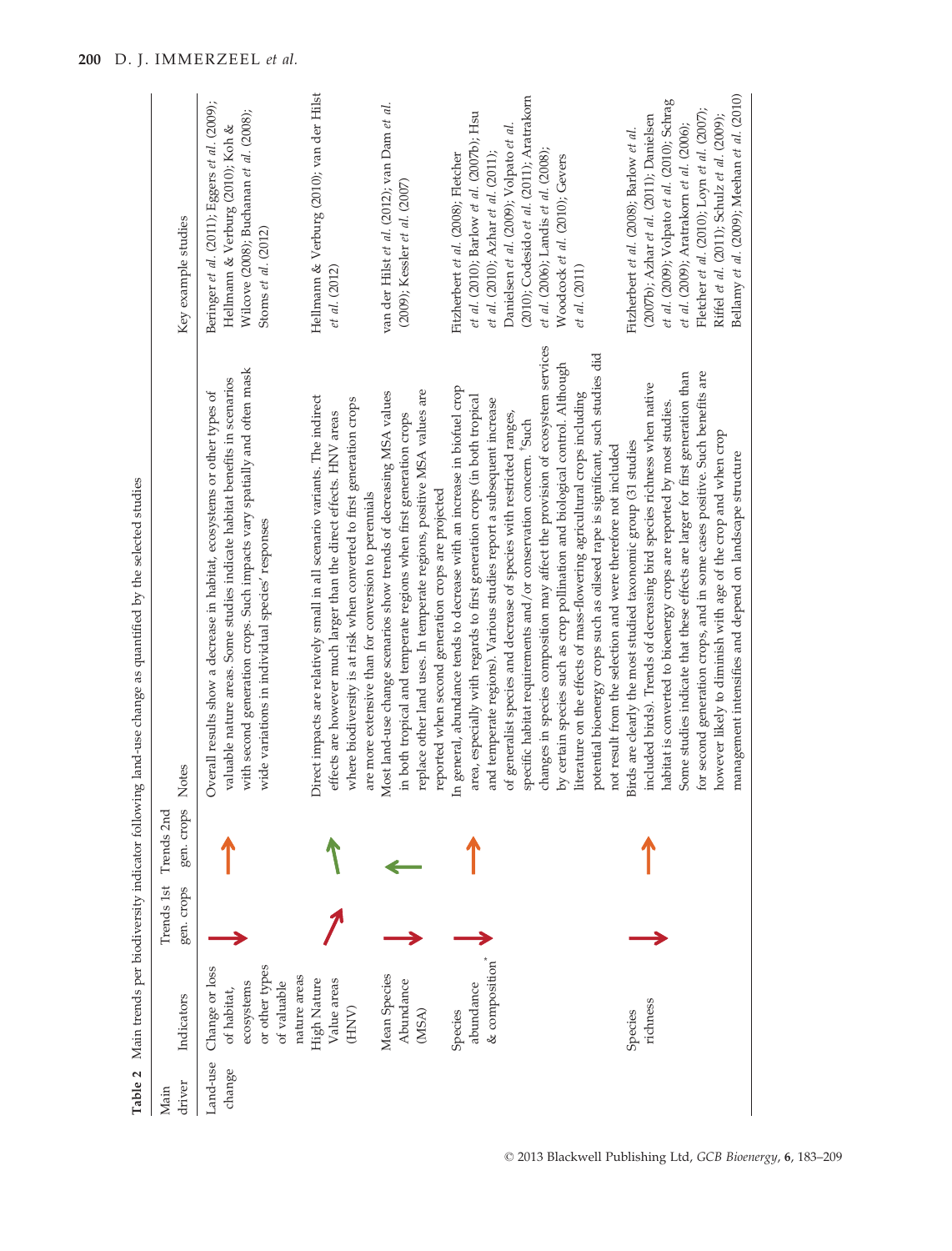| Table 2 (continued) |                                                        |                                                |                                                                                                                                                                                                                                                                                                                                                                                                                                                                                                                                                                                                                          |                                                                                                |
|---------------------|--------------------------------------------------------|------------------------------------------------|--------------------------------------------------------------------------------------------------------------------------------------------------------------------------------------------------------------------------------------------------------------------------------------------------------------------------------------------------------------------------------------------------------------------------------------------------------------------------------------------------------------------------------------------------------------------------------------------------------------------------|------------------------------------------------------------------------------------------------|
| driver<br>Main      | Indicators                                             | gen. crops gen. crops<br>Trends 1st Trends 2nd | Notes                                                                                                                                                                                                                                                                                                                                                                                                                                                                                                                                                                                                                    | Key example studies                                                                            |
|                     | distribution<br>Species                                |                                                | Overall results are negative, but tend to be less in case of second generation<br>species' sensitivity is, however, evaluated using species' ditributional ranges.<br>the IUCN Red List criteria. They show increasing numbers of threatened or<br>on the distribution or distributional ranges of species. Habitat suitability or<br>Actually few studies consider the impacts of bioenergy cropland expansion<br>assess changes in the conservation status of endemic avifauna following<br>crops. Buchanan et al. (2008) estimate bird species altitudinal ranges to<br>near threatened species following forest loss | Eggers et al. (2009); Stoms et al. (2012);<br>Louette et al. (2010); Buchanan<br>et al. (2008) |
|                     |                                                        |                                                | "Most studies focus on changes in species abundance, richness and/or distribution in their assessments, generally at the field scale. Smaller spatial scales are often required to<br>assess the impacts on individual species or species groups. A clear comparison between these studies is difficult, because the majority of the studies lacks a clear definition of these<br>indicators and use different methodologies (i.e., various survey techniques and statistical analyses).                                                                                                                                 |                                                                                                |
|                     | "This may lead to so-called homogenization of biodiver |                                                | sity which is defined in the MEA as "the process whereby species assemblages become increasingly dominated by a small                                                                                                                                                                                                                                                                                                                                                                                                                                                                                                    |                                                                                                |

number of widespread species, representing further losses in biodiversity" (MEA, 2005).

number of widespread species, representing further losses in biodiversity" (MEA, 2005).

Negative: Moderate negative: Positive: Moderate positive: Positive or negative: .

Positive:

Moderate negative:

Negative:

Moderate positive:

Positive or negative:

used in the selected studies are (1) change or loss of habitat, ecosystems or other types of valuable nature areas, (2) High Nature Value areas (HNV), (3) Mean Species Abundance (MSA) and (4) indices for species abundance, richness and distribution. Definitions of these indicators are presented in Appendix S1. Table 2 explains the main trends per biodiversity indicator, and indicates key example studies. The results are shown following the quantified effects of land-use change, being the focus of the majority of the studies.

## Conditions under which biodiversity indicators are applied

Table 3 summarizes the conditions under which the main biodiversity indicators are applied in the selected publications including spatial scale, biodiversity level, time horizon and data requirements.

The extent of habitat, ecosystems or other types of valuable nature areas is a widely used indicator for biodiversity on each spatial scale, especially in areas outside agricultural lands. Data are readily available (often from satellite images) and can be applied in both empirical and scenario-based assessments. Data are frequently on a coarse scale and would therefore require field verification to improve the accuracy of mapping exercises. Assessments of the impacts on individual species or species groups are difficult solemnly using this type of indicator. Indicators that can be applied to include changes within or between species (groups) at larger spatial scales are the HNV and MSA. The HNV indicator is currently only available for Europe and would require large amounts of data in other regions. This makes it difficult to apply this indicator in (scenariobased) assessments outside Europe. Besides, there are still important challenges in using the HNV indicator in Europe especially due to differences and limitations in data and methodologies (Peppiette, 2011).

The MSA is a less precise, but relatively easily applicable indicator that can provide an indication of (potential) changes in the relative abundance of species, also in future scenarios. It is, however, difficult to apply the indicator at smaller spatial scales because of the low level of detail and considerable uncertainties related to the cause–effect relationships, the drivers considered and underlying data determining the MSA values. Assessments of species distribution can provide more species-specific information at larger spatial scales and can be applied together with indices for species richness and abundance in impact assessments at smaller spatial scales. These indicators allow for analysis of changes in individual species or species groups in both natural areas and agricultural landscapes and provide more accurate information at the species level. The use of these indicators is, however, data intensive and often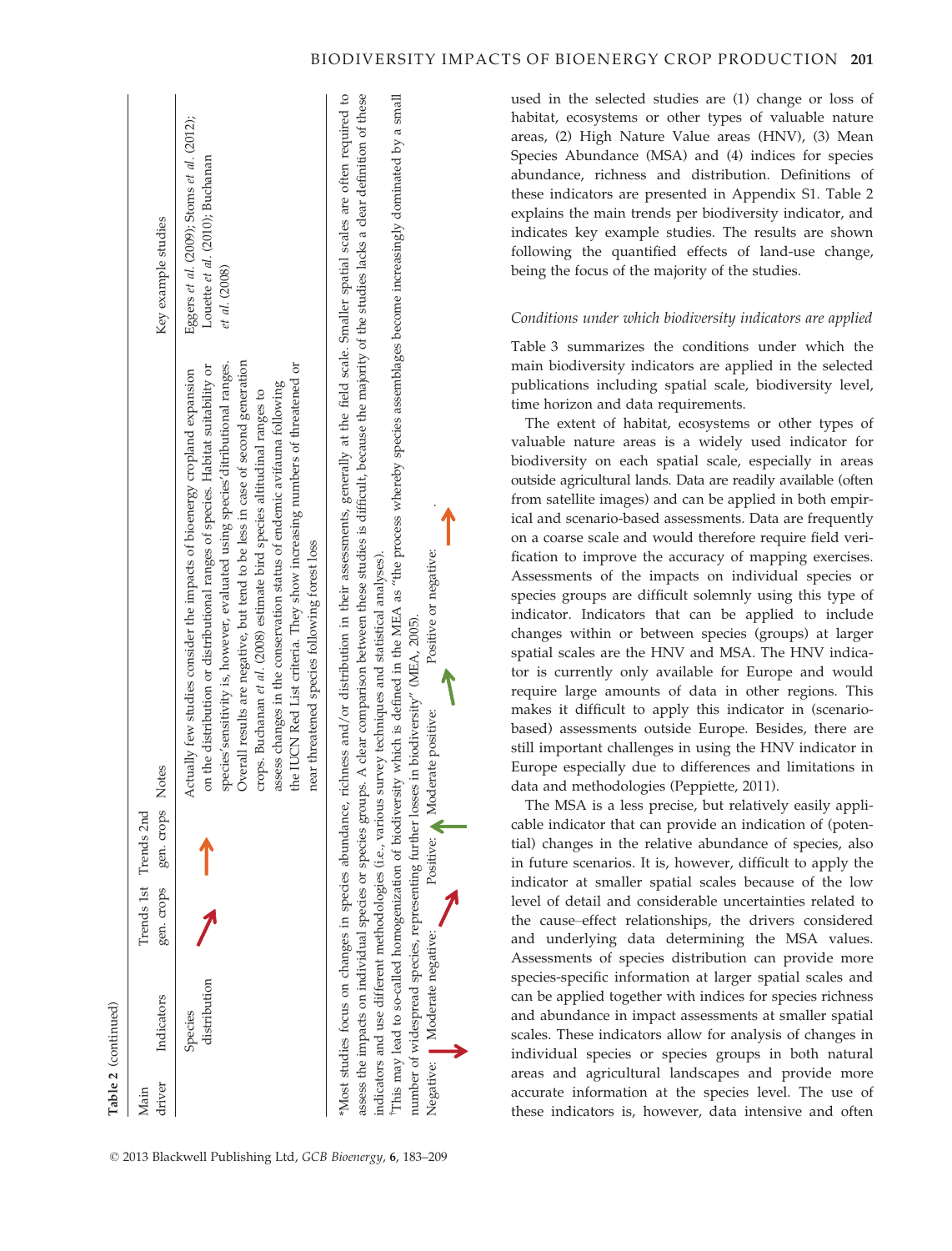|                                                                            | Spatial scale |          |                               |          | <b>Biodiversity level</b> |                    |            | Time horizon |                    | available<br>$_{\rm{readily}}$<br>Data | Types of data required     |                                              |                        |                             |                                  |
|----------------------------------------------------------------------------|---------------|----------|-------------------------------|----------|---------------------------|--------------------|------------|--------------|--------------------|----------------------------------------|----------------------------|----------------------------------------------|------------------------|-----------------------------|----------------------------------|
|                                                                            |               |          | Local Region Continent Global |          | Within<br>species         | Between<br>species | Ecosystems | Empirical    | Scenario-<br>based | $\tilde{z}$<br>Yes                     | Land use/<br>cover<br>maps | Land-use<br>specific<br>values<br><b>NSA</b> | preferences<br>Habitat | presence<br>Species<br>data | Species<br>status<br>Red<br>List |
| nature areas<br>ecosystems<br>valuable<br>types of<br>or other<br>Habitat, | $\times$      | $\times$ | $\times$                      | $\times$ |                           |                    | $\times$   | $\times$     | $\times$           | $\times$                               | $\times$                   |                                              |                        |                             |                                  |
| HNV                                                                        |               | $\times$ | $\times$                      |          | $\times$                  |                    | $\times$   | $\times$     | $\times$           | $\times$                               | $\times$                   |                                              | $\times$               | $\times$                    | $\times$                         |
| <b>NSA</b>                                                                 |               | $\times$ | $\times$                      | $\times$ |                           | $\times$           |            | $\times$     | $\times$           | $\times$                               | $\times$                   | $\times$                                     |                        |                             |                                  |
| Fragmentation X<br>indices                                                 |               | $\times$ |                               |          |                           |                    | $\times$   | $\times$     | $\times$           | $\times$                               | $\times$                   |                                              |                        |                             |                                  |
| richness<br>Species                                                        | $\times$      | $\times$ |                               |          | $\times$                  |                    |            | $\times$     |                    | $\times$                               |                            |                                              |                        | $\times$                    |                                  |
| abundance<br>Species                                                       | $\times$      | $\times$ |                               |          | $\times$                  |                    |            | $\times$     |                    | $\times$                               |                            |                                              |                        | $\times$                    |                                  |
| distribution<br>Species                                                    | $\times$      | $\times$ | $\times$                      |          | $\times$                  |                    |            | $\times$     | $\times$           | $\times$                               | $\times$                   |                                              | $\times$               | $\times$                    |                                  |
| Conservation<br>status                                                     | $\times$      | $\times$ | $\times$                      | $\times$ | $\times$                  |                    |            | $\times$     |                    | $\times$                               |                            |                                              |                        | $\times$                    | $\times$                         |

Table 3 Summary biodiversity indicators used in selected publications Table 3 Summary biodiversity indicators used in selected publications

© 2013 Blackwell Publishing Ltd, GCB Bioenergy, 6, 183–209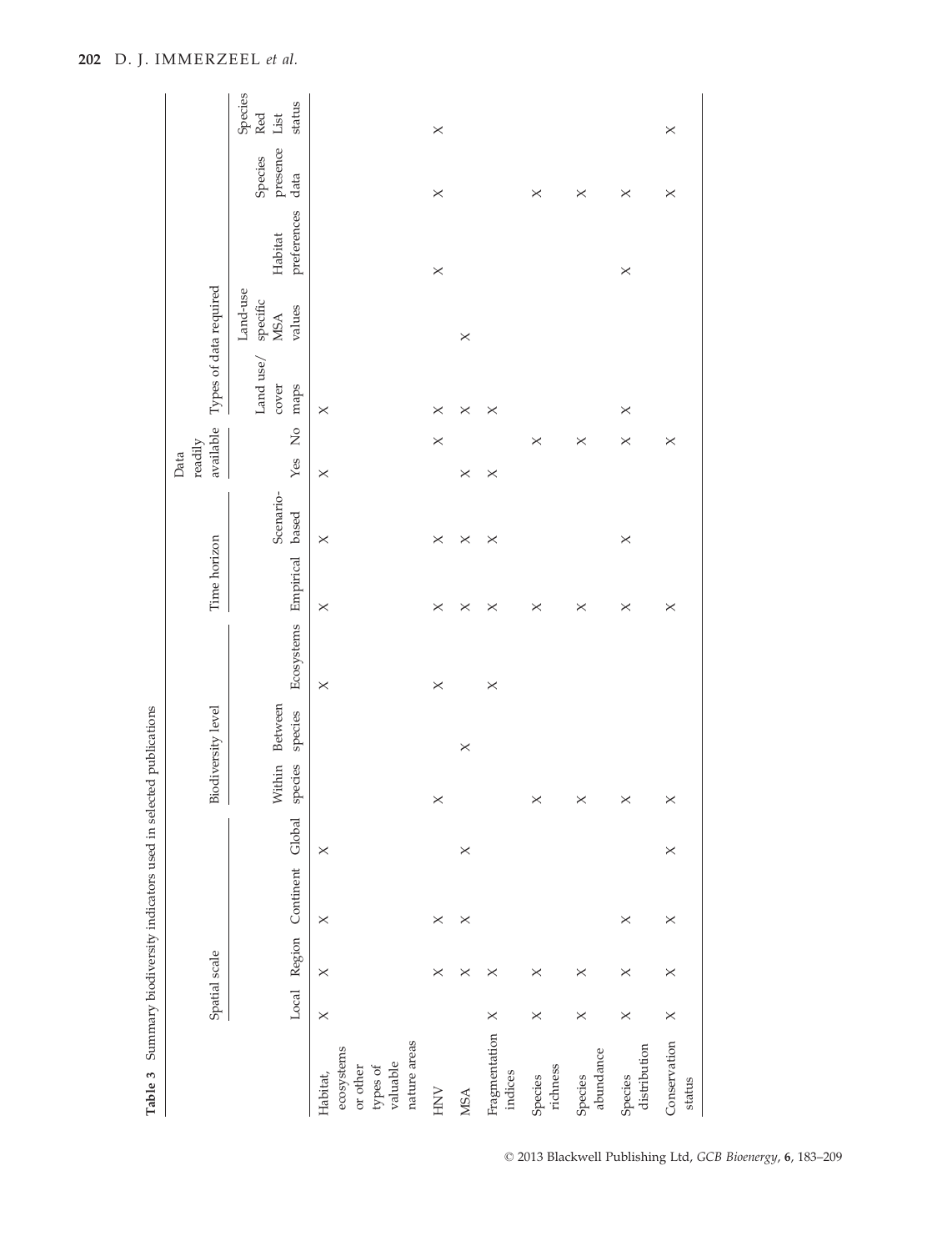requires long-term field surveys. Besides, they are difficult to apply in scenario-based assessments as changes in these indicators are hard to project.

Fragmentation indices can add an extra dimension to the above indicators and can provide insight into the effects of fragment size and landscape connectivity on biodiversity, especially if such indices can be related to species-specific indicators at smaller spatial scales. Fragmentation indices can be relatively easily calculated from land use and land cover data. An analysis of the relationship between fragmentation and species-specific indicators requires, however, more data intensive research. Few selected studies have directly referred to or assessed the integrated effects of fragmentation. Fragmentation effects are defined by Fahrig (2003) and include (1) reduction in habitat amount, (2) increase in the number of habitat patches, (3) decrease in sizes of habitat patches and (4) increase in isolation of patches. Added to this can be so-called edge effects, where the area of land at the edge of the habitat patch is altered and less suitable for certain species (MEA, 2005; Verweij et al., 2009). Species that are specialized to particular habitats and those with poor dispersal ability suffer from fragmentation more than generalist species with good dispersal ability. This may affect the extinction risk of the more vulnerable species. Habitat loss and such changes in species composition are addressed by the selected studies, but most authors do not distinguish between habitat loss and habitat fragmentation or consider fragmentation related habitat variables at the field scale, not at the landscape scale [as was also concluded by Fahrig (2003)]. Only one study showed that oil palm is a major contributor to forest fragmentation using a fragmentation index (Abdullah & Nakagoshi, 2007).

Changes in the conservation status of species are also scarcely included in bioenergy literature. At smaller spatial scales, changes in the conservation status are difficult to assess, but at larger spatial scales an increased number of for example vulnerable or (critically) endangered species can provide an important proxy for changes in the state of biodiversity.

Insights from several reviews of biodiversity indicators show that the selected publications exclude several indicators that are often used in biodiversity research (e.g., Reid et al., 1993; Brink, 2000; Dornburg et al., 2008; Butchart et al., 2010; Vačkář et al., 2012). These indicators include, for example, the extent of protected areas, Red List Index and Living Planet Index (LPI). An explanation of these indicators is included in Appendix S1.

## Responses

This review shows that bioenergy crop production leads to various tradeoffs on biodiversity. Reconciling biofuel expansion with biodiversity conservation is therefore not easy (Dornburg et al., 2010; Lee et al., 2011). To mitigate the negative impacts of biofuel feedstock cultivation on biodiversity and to promote biodiversity benefits, various measures are proposed and discussed in literature. These mitigating measures are not focused on the bioenergy sector alone, but should be seen in the context of other associated land uses. As also indicated by Wicke et al. (2012), mitigating the impacts of bioenergy crop production, either directly or indirectly, depends on controlling the extent of land-use changes related to biofuel feedstock expansion, including, for example, forestry, agriculture and livestock sectors. Here, these measures are shortly discussed based on the selected publications, and complemented with additional key references.

#### Better management practices

The implementation of better management practices can contribute to the enhancement of (agro)biodiversity at the field scale as well as landscape heterogeneity. Such practices have been proposed by many and include crop rotations or multiple cropping systems, use of native species and local varieties, enhancement of understory vegetation, no till farming, minimal irrigation and responsible use of pesticides and fertilizers (e.g., Hennenberg et al., 2010; Nájera, 2010; Lee et al., 2011; Wiens et al., 2011; Calviño-Cancela et al., 2012; Wicke et al., 2012). Increased structural diversity and maintenance or creation of landscape elements within plantations can contribute to landscape heterogeneity. Such elements can contribute to connectivity and reduce fragmentation effects and include, for example, stepping stones of natural habitats, buffer zones around vulnerable areas, protection of riparian areas, slopes and other fragile areas (Fletcher et al., 2010; Hennenberg et al., 2010; Hartman et al., 2011). Improvement of structural diversity might also contribute to limiting the risk of invasion by perennial grasses. Finally, various studies propose a precautionary approach when introducing potentially invasive biofuel feedstocks through pre-introduction screening or risk assessments (e.g., Barney & Ditomaso, 2008; Gordon et al., 2011).

#### Use of marginal, degraded or abandoned agricultural land

As discussed before, the use of marginal, degraded or abandoned is often promoted as an option to minimize competition with food crops and reduce the need for conversion of natural ecosystems (e.g., Fitzherbert et al., 2008; van Dam et al., 2009; Hartman et al., 2011). Feedstock cultivation on such lands may also provide additional environmental benefits such as erosion control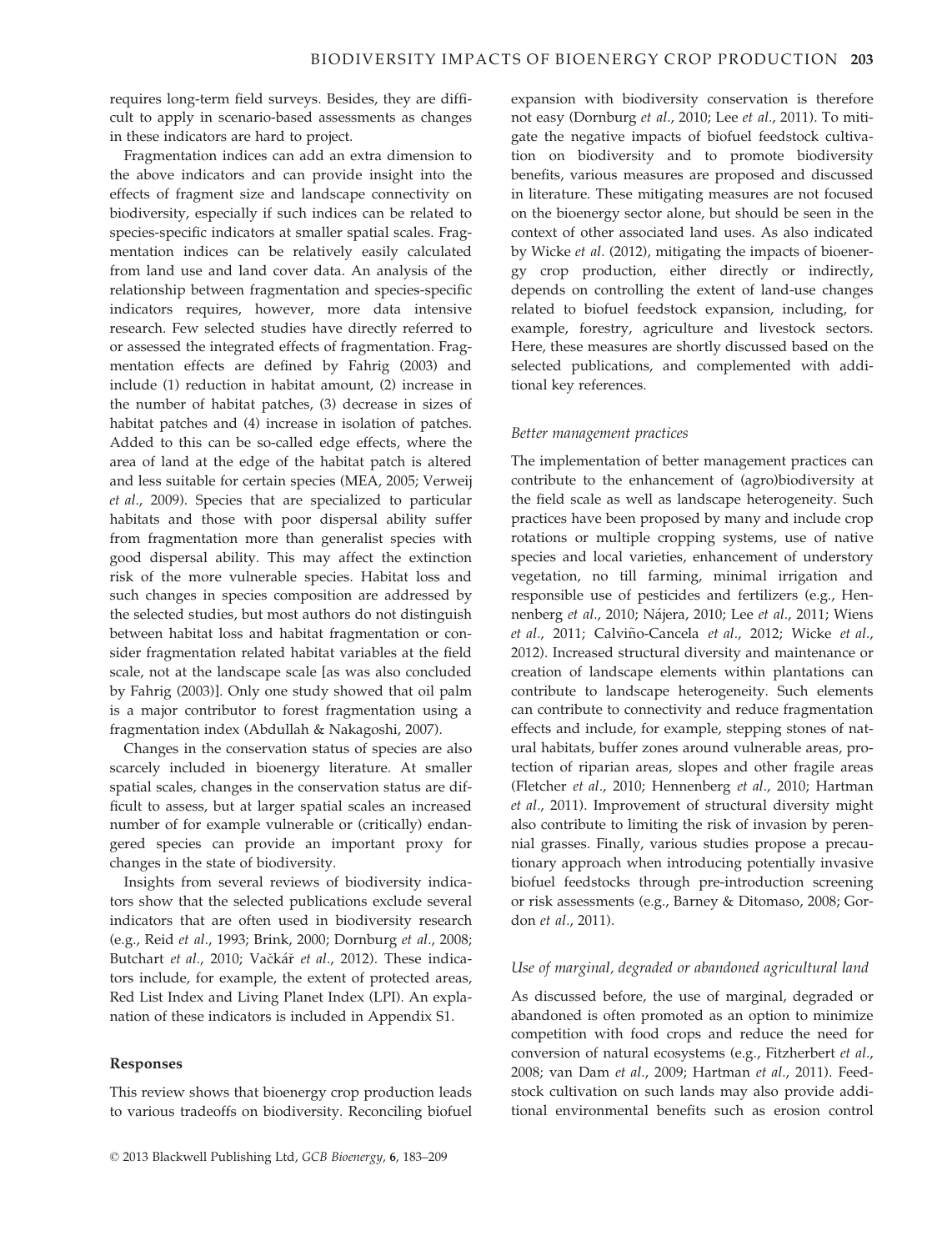## 204 D. J. IMMERZEEL et al.

and soil carbon sequestration (Hartman et al., 2011; Wicke et al., 2012). Key uncertainties exist, however, in relation to the definition and identification of such lands, potential yields and their biodiversity and socioeconomic values (Dauber et al., 2012; Wicke et al., 2012; see previous sections). Dauber et al. (2012) provide a recent scientific background in support of a reassessment of land available for bioenergy production by clarifying the terminology, identifying constraints and options for efficient bioenergy-use of surplus land.

## Land-use planning and landscape design

Conservation gains from avoiding or reducing deforestation of natural or high biodiversity value areas, can only be achieved in combination with land-use planning and landscape design (Fitzherbert et al., 2008). As indicated by Wicke et al.(2012), appropriate zoning of land use and land cover is necessary to minimize negative impacts from land-use changes associated to bioenergy cropland expansion. Various authors indicate the importance of maintaining or enhancing heterogeneity in the landscape (e.g., Hsu et al., 2010; Azhar et al., 2011; Hartman et al., 2011; Baum et al., 2012). This can be performed through the retention and restoration of natural forest or other areas of natural vegetation outside plantations (Azhar et al., 2011). Agroforestry or silvopastoral production systems may also act as corridors to connect surrounding fragments, but also to mitigate further encroachment into these areas and reduce edge effects (Lee et al., 2011; Holzmeuller & Jose, 2012; Wicke et al., 2012). Others point towards combined food and energy (CFE) agro-ecosystems that can provide significantly increased ecosystem services compared with conventional agriculture and require less fossil-based inputs (Porter et al., 2009). Besides, biofuel crops have the potential to stimulate landscape heterogeneity themselves by introducing perennial energy crops into landscapes dominated by annual crops (Wiens et al., 2011). Care should, however, be taken here considering the land-use type that is being replaced (see previous sections and e.g., Dauber et al., 2012).

## Policy and regulatory measures

As the most serious impacts on biodiversity result from the conversion of natural vegetation to bioenergy crop plantations, major gains in conserving biodiversity can be achieved by implementing measures aimed at the conservation or exclusion of natural habitats, ecosystems or other areas with high-nature values. These can include not only primary forests but also, for example, valuable secondary forests, natural grasslands and peat lands (e.g., Koh & Wilcove, 2008). Such policy and regulatory measures include the establishment of new protected areas, improvement of protected area networks through, for example, buffer zones and ecological corridors as well as the enhancement of regulation and enforcement to limit deforestation. At the same time, these measures might be most challenging, especially in tropical countries where law enforcement is often weak. Besides, the identification of areas with high-nature values still faces methodological challenges (see Appendix S1).

## (Voluntary) certification initiatives

Over the years, a wide range of certification initiatives has started aimed at the development of sustainability standards for bioenergy production and trade. The creation of multi stakeholder initiatives such as the Roundtable of Sustainable Biofuels, the Roundtable of Responsible Soy, Bonsucro and the Roundtable of Sustainable Palm Oil have engaged stakeholders throughout the entire supply chain to work towards the production and trade of bioenergy feedstocks following sets of economic, social and environmental criteria (Lee et al., 2011). Research on the effects of certification on biodiversity is still limited, which makes it difficult to draw conclusions on this issue. Besides, various studies indicate that current initiatives still fail to capture iLUC (e.g., van Dam et al., 2010; Hennenberg et al., 2010; Lee et al., 2011). Most bioenergy sustainability criteria deal with biodiversity by proposing process indicators, for example, by referring to national regulations and by excluding protected areas and land identified as HCVA from bioenergy production. However, none of the current systems is built on a coherent and proven set of methodologies that allows for trustworthy verification of criteria and indicators (van Dam et al., 2008). Following the above challenges, various authors argue that certification systems should be complemented by science-based methodologies and additional mitigating measures at multiple spatial scales (e.g., van Dam et al., 2010; Hennenberg et al., 2010).

#### Mitigating measures not addressed in the selected studies

The selected studies address to a limited extent the importance of good governance in establishing an enabling environment for the implementation of mitigating measures. Policy frameworks at national and international levels (such as the EU Renewable Energy Directive) can contribute to stimulating sustainable bioenergy supply chains, although it is important that policies in various sectors (including e.g., agriculture, environment and rural development) are aligned. Other (financial) incentives to alleviate the pressure from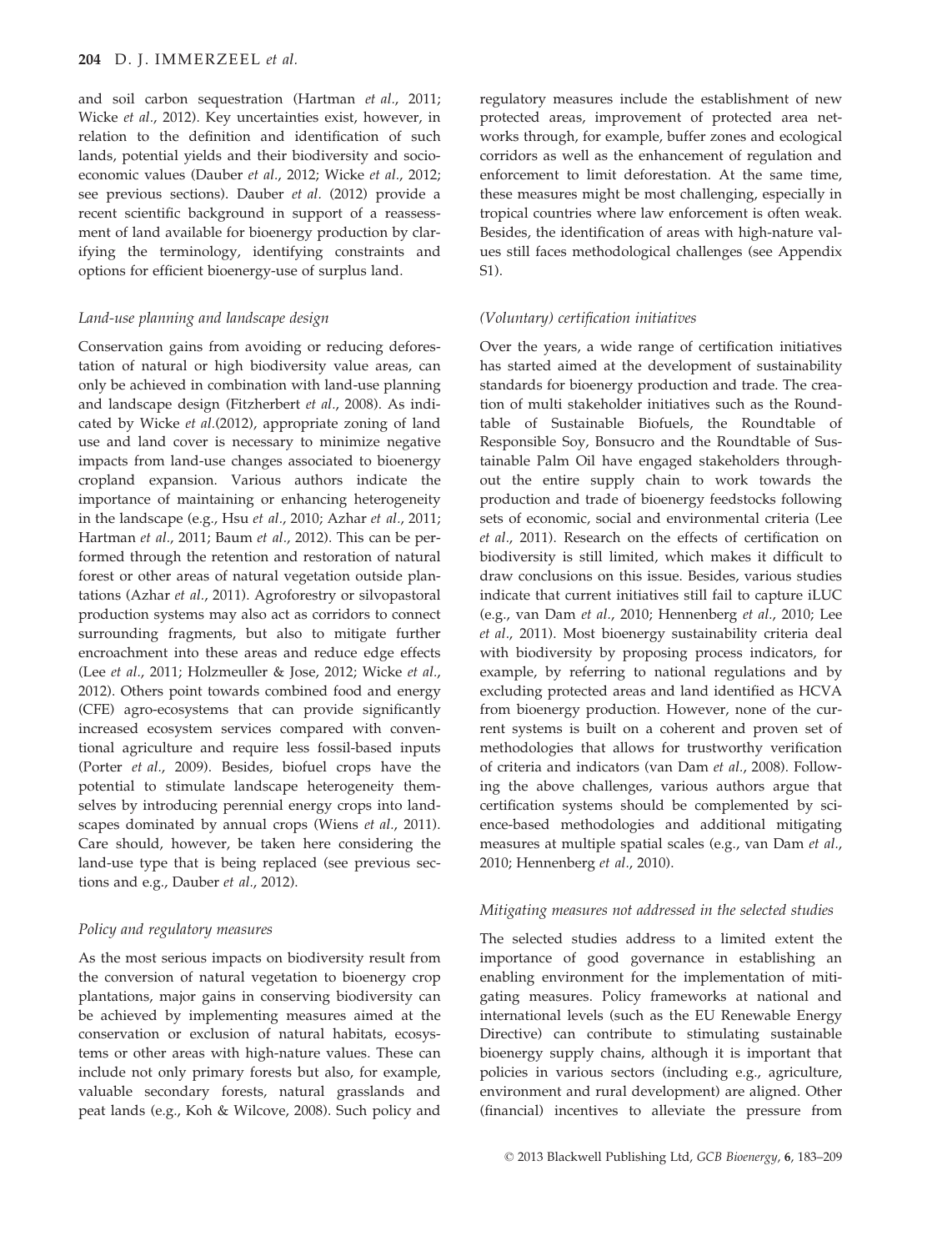bioenergy crop production on natural ecosystems that have hardly been addressed include the creation of innovative financing mechanisms such as Payments for Environmental Services. To be effective, however, financing schemes must provide an economically (and socially) attractive alternative production system and fulfil several key requirements to prevent negative consequences such as leakage in other areas (Wunder et al., 2008). Finally, partnerships between multiple stakeholders could fill the gap in these and other mitigating measures where there is a lack of regulations, law enforcement or land-use planning policy by governments for example (Visseren-Hamakers & Glasbergen, 2007; Fitzherbert et al., 2008; Lee et al., 2011).

# Conclusions and recommendations for future research

This article comprehensively and systematically reviewed publications on the biodiversity impacts of bioenergy crop production. The article evaluated the drivers and pressures of biodiversity change and summarized current trends and impacts. The review provided insight into the types of biodiversity indicators applied under a range of conditions and the mitigating measures proposed to minimize negative impacts or realize biodiversity benefits. The selection of publications is not considered exhaustive. The selection of 53 studies resulted from the applied search method, whereas other combinations of search terms and/or search engines might have resulted in additional studies. Nonetheless, this article presented a state-of-the-art review of biodiversity impacts in literature on bioenergy crop production, identifying important knowledge gaps in this field of science.

The selected publications gave diverse results that were difficult to compare. Clear definitions on drivers, pressures and impacts on biodiversity, and even of biodiversity itself, are often lacking in current literature. The use of the DPSIR framework enabled, however, a structured analysis of the wide ranging publications. The differences were explained by the various spatial scales, production systems and regions, time horizons, methodologies and biodiversity indicators used. Most studies focus on the field level. Reported impacts depend on initial land use and are mostly negative, in particular in tropical regions. The impacts of second generation bioenergy crops tend to be less negative than first generation ones, and are in some cases positive (at the field level), in particular in temperate regions. Landuse change appears as the key driver of biodiversity change, whereas the associated habitat loss, alterations in species richness and abundance are the main impacts addressed. Such changes are often paired with the

(initiation of a) process of biological homogenization. The article confirms that concerns about the expansion of bioenergy crop production not only relate to direct land-use change effects on biodiversity by replacing natural vegetation, but increasingly to the indirect effects as well. These effects have, however, shown to be difficult to quantify. At the same time, the land sparing vs. land sharing debate receives growing attention whereas little evidence exists in bioenergy literature on the impacts of large-scale application of these strategies on (agro) biodiversity. Finally, several mitigating measures were identified in bioenergy literature to minimize negative impacts or enhance biodiversity benefits. These measures included better management practices, the use of degraded lands, land-use planning and landscape design, policy and regulatory measures as well as other initiatives promoting a more sustainable bioenergy sector.

This review showed important gaps in knowledge on bioenergy crop production, which are translated here into recommendations for future research. These recommendations are considered essential for the guidance and development of mitigating measures and include the following:

- Diversification of study regions and target crops to other 'conversion hotspots' in biodiversity rich tropical ecosystems including, for example, the Cerrado, Atlantic Forest and Chaco in South America, as well as wetlands and other vulnerable arid and semi-arid ecosystems in sub-Saharan Africa.
- Integration of multiple spatial scales to avoid the current bias towards the field scale and expand the knowledge at larger spatial scales. This requires the use of coarser indicators that can be applied at such spatial scales including, for example, the extent of ecosystems and the MSA, but also indicators that are currently not represented in bioenergy literature such as the Red List Index (RLI). On these coarser spatial scales, this requires modelling approaches on biodiversity responses that are based on accurate projections of future distributions of energy crops. Such projections are, however, challenged by, for example, the time lags of biodiversity responses and low current acreage providing limited baseline information, particularly in case of second generation crops.
- The complexity of biodiversity requires a *combina*tion of complementary indicators on different biodiversity levels. Combinations of various indices are recommended to cover a broader range of the status, trends and changes in biodiversity and the ecosystem services provided by biodiversity (this follows the recommendations of the CBD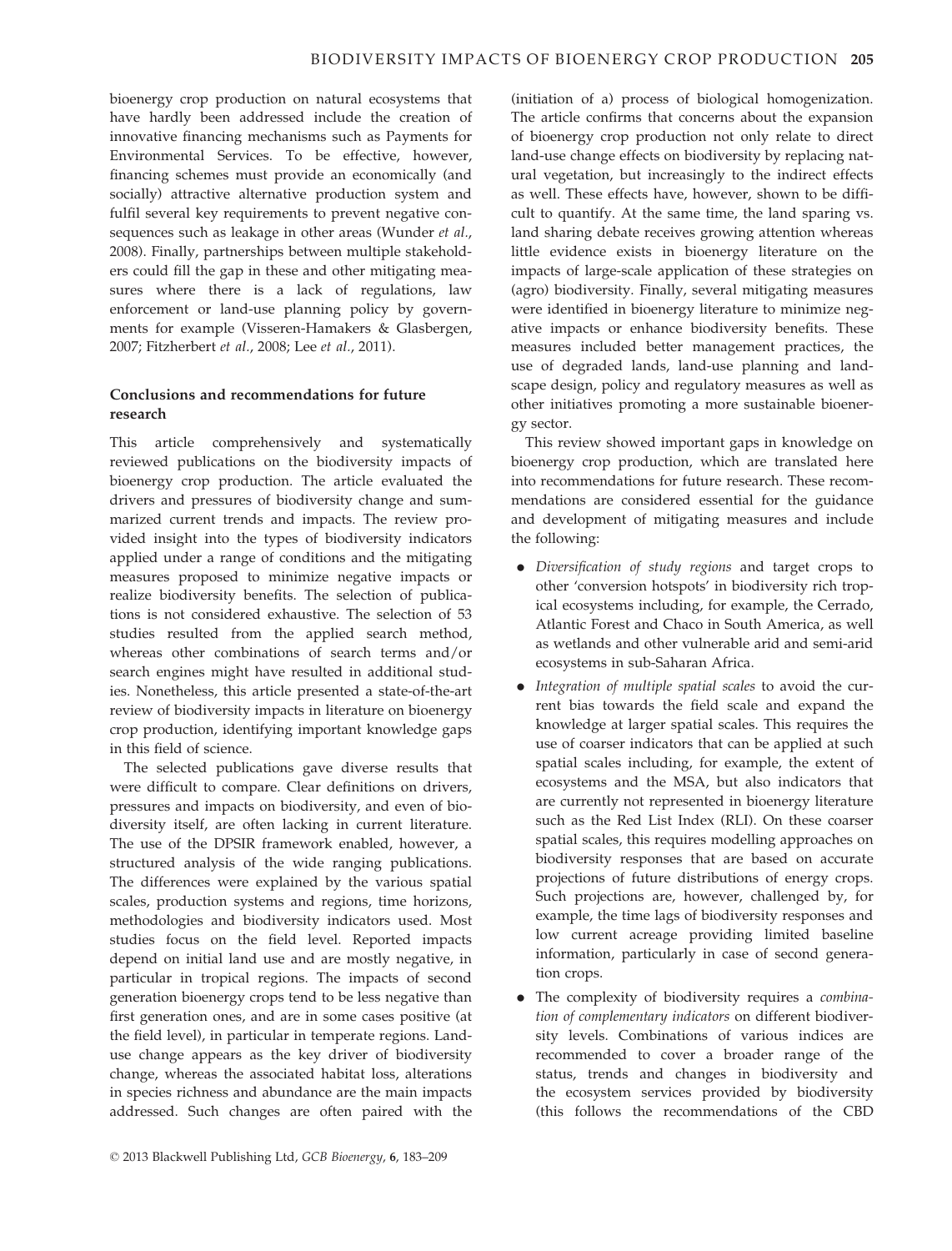(CBD, 2010)). For example, the use of habitat, ecosystems or other types of valuable nature areas neglects biodiversity outside these areas. The MSA indicator can then provide complementary information in scenario-based assessments at larger spatial scales. To include more species-specific data, the use of species distribution data can complement the MSA especially on larger spatial scales. To further overcome the limitations of the MSA at smaller spatial scales, indices for species richness and abundance can be applied in impact assessments of changes in biodiversity in both natural areas and agricultural landscapes. The most suitable set of applicable indicators depends, however, on the purpose of the study and data and time availability.

- Improved insights into changes in species distribution resulting from bioenergy crop production as currently little is known regarding such changes. This can support land-use planning initiatives by identifying, for example, priority areas for conservation that are important in maintaining species' distributional ranges and capacity.
- Broadening of taxonomic groups to better evaluate differences in responses to bioenergy crop expansion between taxonomic groups. Selecting indicator species (groups) for biodiversity is a challenge, as the findings about the usefulness of certain species groups as indicators are contradictory (Lindenmayer et al., 2000; Dauber et al., 2010). Therefore a broader perspective on how different taxonomic groups are affected can improve the understanding of biodiversity impacts at the species level.
- Assessments of changes in species extinction risk in response to bioenergy crop expansion can further guide conservation actions and can be an important tool in selecting indicator species for impacts assessments. Depending on the spatial scale, this can include assessments using the RLI or evaluations of changes in the conservation status of particular species.
- Quantification of pollution effects on biodiversity from the use of fertilizers, pesticides and discharge of waste, especially in aquatic ecosystems. Impact assessments are concentrated on terrestrial ecosystems, partly due to a lack of data on biodiversity in aquatic ecosystems. Increasing concerns have risen on these ecosystems; however, also in the context of bioenergy crop production (where upstream and downstream impacts are often not taken into account).
- Relating climate change effects from biomass production to biodiversity. One of the main arguments for biomass production for bioenergy is its potential

contribution to the reduction in GHG emissions. Global and regional studies indicate possible negative impacts of climate change on biodiversity; therefore insights into the long-term climate change effects from biomass production on biodiversity could assist in minimizing these negative climate change impacts.

- Studies on the effects of mitigating measures on biodiversity to improve or further guide such measures.
- This should include specific attention to a better understanding of the effects of intensification of production systems on (agro)biodiversity. When mitigating measures with respect to biodiversity are primarily focused at the conservation of natural areas (as is the basis of most sustainability initiatives), such measures should be complemented with management practices to improve production efficiency and reduce the need for expansion elsewhere. Large uncertainties remain, however, regarding the effects of these 'land sparing' options, especially with regards to availability and suitability of land. Assessments of this type of strategy should not only include landscape level effects of intensification on habitat extent, landscape connectivity and fragmentation, but also species-specific indicators such as richness and abundance at the field scale.
- On the other hand, 'land sharing' options via alternative cropping systems such as agroforestry should become research priority. Positive biodiversity impacts from biodiversity friendly cropping systems are presented in literature, but also here large uncertainties remain. A stronger scientific basis in this debate would allow for better (regional) solutions to establish more sustainable bioenergy production systems with optimized production (Dauber et al., 2012).
- Apart from quantifying impacts from different production systems, detailed assessment and definition of the potential of marginal and degraded land are needed. This calls for a thorough analysis of the state of biodiversity in such areas using more precise and species-specific indicators for species richness, abundance and distribution to capture the full value of these areas and identify under which conditions these areas can be optimally used for bioenergy crop production.
- Long-term studies are, however, needed to realize most of the above recommendations. Field-based data are often collected within a relatively short time frame covering several years or a decade at the most. Scenario-based assessments project larger time frame of several decades, but have to be based on a wide range of general assumptions. Accurate biodiversity impact assessments require long-term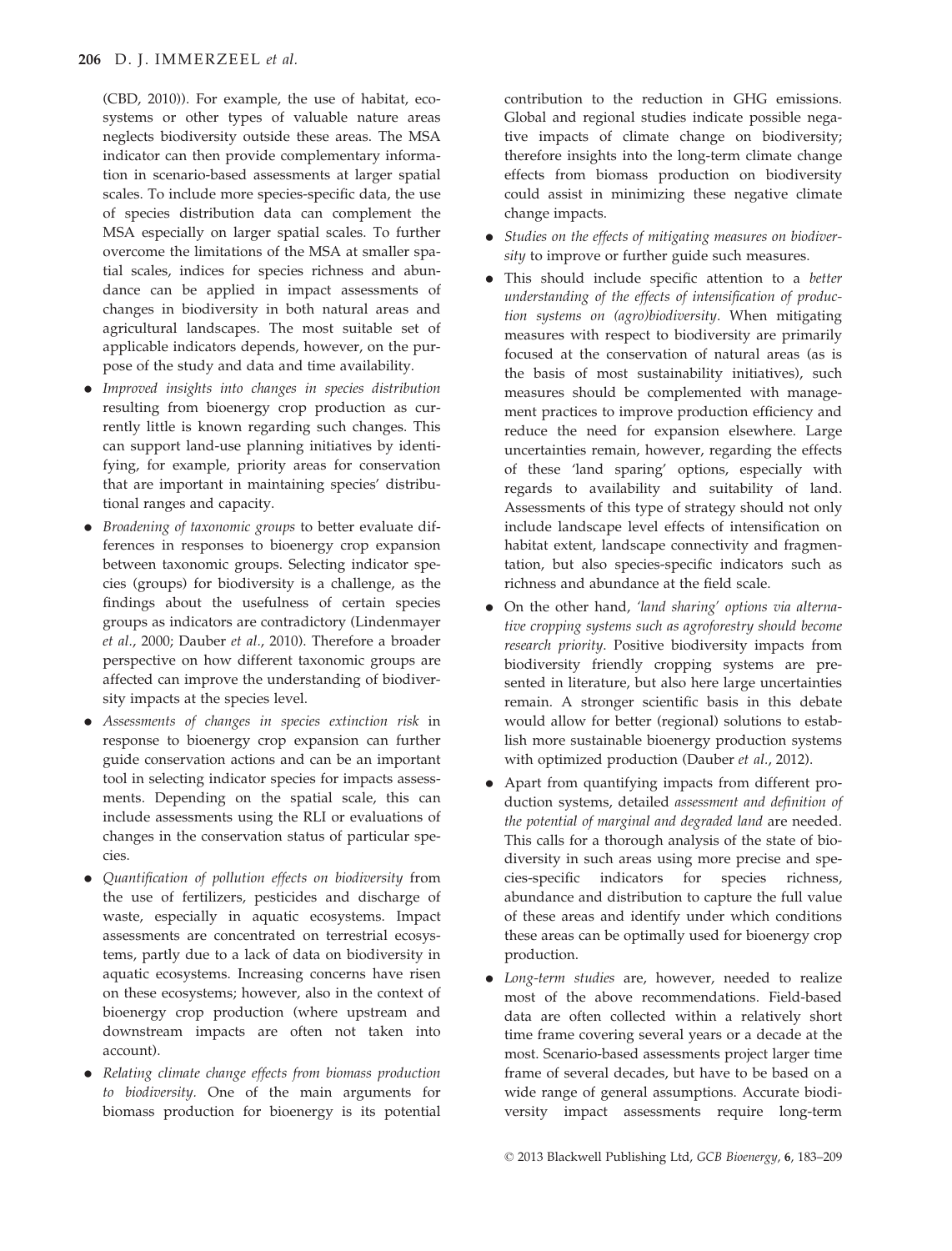studies to understand the multiple drivers of biodiversity change and their associated impacts.

#### Acknowledgements

This work was carried out within the BE-Basic R&D Program, which was granted a FES subsidy from the Dutch Ministry of Economic Affairs, Agriculture and Innovation (EL&I) (http:// www.be-basic.org).

#### References

- Abdullah SA, Nakagoshi N (2007) Forest fragmentation and its correlation to human land use change in the state of Selangor, peninsular Malaysia. Forest Ecology and Management, 241, 39–48.
- Anderson-Teixeira KJ, Duval BD, Long SP, DeLucia EH (2012) Biofuels on the landscape, is "land sharing" preferable to "land sparing"? Ecological Applications, 22, 2035–2048.
- Aratrakorn S, Thunhikorn S, Donald PF (2006) Changes in bird communities following conversion of lowland forest to oil palm and rubber plantations in southern Thailand. Bird Conservation International, 16, 71–82.
- Azhar B, Lindenmayer DB, Wood J, Fischer J, Manning A, McElhinny C, Zakaria M (2011) The conservation value of oil palm plantation estates, smallholdings and logged peat swamp forest for birds. Forest Ecology and Management, 262, 2306–2315.
- Barlow J, Gardner TA, Araujo IS et al. (2007a) Quantifying the biodiversity value of tropical primary, secondary, and plantation forests. Proceedings of the National Academy of Sciences, 104, 18555–18560.
- Barlow J, Mestre LAM, Gardner TA, Peres CA (2007b) The value of primary, secondary and plantation forests for Amazonian birds. Biological Conservation, 136, 212–231.
- Barney JN, Ditomaso JM (2008) Nonnative species and bioenergy, Are we cultivating the next invader? BioScience, 58, 64–70.
- Barney JN, Mann JJ, Kyser GB, Ditomaso JM (2012) Assessing habitat susceptibility and resistance to invasion by the bioenergy crops switchgrass and Miscanthus  $\times$  giganteus in California. Biomass and Bioenergy, 40, 143–154.
- Baum S, Bolte A, Weih M (2012) Short rotation coppice (SRC) plantations provide additional habitats for vascular plant species in agricultural mosaic landscapes. BioEnergy Research, 5, 1–11.
- Bellamy PE, Croxton PJ, Heard MS et al. (2009) The impact of growing miscanthus for biomass on farmland bird populations. Biomass and Bioenergy, 33, 191–199.
- Beringer TIM, Lucht W, Schaphoff S (2011) Bioenergy production potential of global biomass plantations under environmental and agricultural constraints. Global Change Biology Bioenergy, 3, 299–312.
- Berndt AM, Hölzel N (2012) Energy crops as a new bird habitat, Utilization of oilseed rape fields by the rare blue throat (luscinia svecica). Biodiversity and Conservation, 21, 1–15.
- ten Brink B (2000) Biodiversity Indicators for the OECD Environmental Outlook and Strategy – A Feasibility Study. National Institute of Public Health and the Environment (RIVM), Bilthoven, The Netherlands.
- ten Brink BB, Alkemade R, Bakkenes M et al. (2007) Cross-Roads of Life on Earth Exploring Means to Meet the 2010 Biodiversity Target. Solution Oriented Scenarios for Global Biodiversity Outlook 2. Technical series no. 31. Secretariat of the Convention on Biological Diversity, Montreal, Canada.
- Brockerhoff EG, Jactel H, Parrotta JA, Quine CP, Sayer J (2008) Plantation forests and biodiversity, Oxymoron or opportunity? Biodiversity and Conservation, 17, 925–951.
- Brühl CA, Eltz T (2010) Fuelling the biodiversity crisis, species loss of ground-dwelling forest ants in oil palm plantations in Sabah, Malaysia (Borneo). Biodiversity and Conservation, 19, 519–529.
- Buchanan GM, Butchart SHM, Dutson G, Pilgrim JD, Steininger MK, Bishop KD, Mayaux P (2008) Using remote sensing to inform conservation status assessment, estimates of recent deforestation rates on New Britain and the impacts upon endemic birds. Biological Conservation, 141, 56-66
- Butchart SHM, Walpole M, Collen B et al. (2010) Global biodiversity, indicators of recent declines. Science, 328, 1164–1168.
- Calviño-Cancela M, Rubido-Bará M, van Etten EJB (2012) Do eucalypt plantations provide habitat for native forest biodiversity? Forest Ecology and Management, 270, 153–162.
- CBD (2010) Global Biodiversity Outlook 3. Secretariat of the Convention on Biological Diversity (CBD), Montréal, Canada.
- Chum H, Faaij APC, Moreira J et al. (2011) 2011, Bioenergy. In: IPCC Special Report on Renewable Energy Sources and Climate Change Mitigation (eds Edenhofer O, Pichs-Madruga R, Sokona Y, Seyboth K, Matschoss P, Kadner S, Zwickel T, Eickemeier P, Hansen G, Schlömer S, von Stechow C, pp. 209-332. Cambridge University Press, Cambridge, United Kingdom and New York, USA.
- Codesido M, Gonzalez-Fischer C, Bilenca D (2011) Distributional changes of landbird species in agroecosystems of central Argentina. Condor, 113, 266–273.
- van Dam J, Junginger M, Faaij APC, Jürgens I, Best G, Fritsche U (2008) Overview of recent developments in sustainable biomass certification. Biomass and Bioenergy, 32, 749–780.
- van Dam J, Faaij APC, Hilbert J, Petruzzi H, Turkenburg WC (2009) Large-scale bioenergy production from soybeans and switchgrass in Argentina. Part B. environmental and socio-economic impacts on a regional level. Renewable and Sustainable Energy Reviews, 13, 1679–1709.
- van Dam J, Junginger M, Faaij APC (2010) From the global efforts on certification of bioenergy towards an integrated approach based on sustainable land use planning. Renewable and Sustainable Energy Reviews, 14, 2445–2472.
- Danielsen F, Beukema H, Burgess ND et al. (2009) Biofuel plantations on forested lands, Double jeopardy for biodiversity and climate. Conservation Biology, 23, 348–358.
- Dauber J, Jones MB, Stout JC (2010) The impact of biomass crop cultivation on temperate biodiversity. Global Change Biology Bioenergy, 2, 289–309.
- Dauber J, Brown C, Fernando AL et al. (2012) Bioenergy from "surplus" land, environmental and socio-economic implications. BioRisk, 7, 5–50.
- Dhondt AA, Wrege PH, Cerretani J, Sydenstricker KV (2007) Avian species richness and reproduction in short-rotation coppice habitats in central and western New York, Capsule species richness and density increase rapidly with coppice age, and are similar to estimates from early successional habitats. Bird Study, 54, 12–22.
- Dornburg V, Faaij APC, Verweij PA et al. (2008) Climate Change Scientific Assessment and Policy Analysis. Biomass Assessment – Assessment of Global Biomass Potentials and Their Links to Food, Water, Biodiversity, Energy Demand and Economy, Inventory and Analysis of Existing Studies. Performed within the framework of the Netherlands Research Programme on Scientific Assessment and Policy Analysis for Climate Change (WAB). Netherlands Environmental Assessment Agency (MNP), Bilthoven, The Netherlands.
- Dornburg V, van Vuuren D, van de Ven G et al. (2010) Bioenergy revisited, key factors in global potentials of bioenergy. Energy and Environmental Science, 3, 258–267.
- Eggers J, Tröltzsch K, Falucci A et al. (2009) Is biofuel policy harming biodiversity in Europe? Global Change Biology Bioenergy, 1, 18–34.
- Fahrig L (2003) Effects of habitat fragmentation on biodiversity. Annual Review of Ecology, Evolution, and Systematics, 34, 487–515.
- Fayle TM, Turner EC, Snaddon JL, Chey VK, Chung AYC, Eggleton P, Foster WA (2010) Oil palm expansion into rain forest greatly reduces ant biodiversity in canopy, epiphytes and leaf-litter. Basic and Applied Ecology, 11, 337–345.
- Felten D, Emmerling C (2011) Effects of bioenergy crop cultivation on earthworm communities – a comparative study of perennial (miscanthus) and annual crops with consideration of graded land-use intensity. Applied Soil Ecology, 49, 167–177.
- Felton A, Knight E, Wood J, Zammit C, Lindenmayer D (2010) A meta-analysis of fauna and flora species richness and abundance in plantations and pasture lands. Biological Conservation, 143, 545–554.
- Fischer J, Brosi B, Daily GC et al. (2008) Should agricultural policies encourage land sparing or wildlife-friendly farming? Frontiers in Ecology and the Environment, 6, 380–385.
- Fitzherbert EB, Struebig MJ, Morel A, Danielsen F, Brühl CA, Donald PF, Phalan B (2008) How will oil palm expansion affect biodiversity? Trends in Ecology & Evolution, 23, 538–545.
- Fletcher RJ Jr, Robertson BA, Evans L, Doran PJ, Alavalapati JRR, Schemske DW (2010) Biodiversity conservation in the era of biofuels, Risks and opportunities. Frontiers in Ecology and the Environment, 3, 161–168.
- Gasparatos A, Stromberg P, Takeuchi K (2011) Biofuels, ecosystem services and human wellbeing, Putting biofuels in the ecosystem services narrative. Agriculture, Ecosystems & Environment, 142, 111–128.
- Gevers J, Hoye TT, Topping CJ, Glemnitz M, Schroeder B (2011) Biodiversity and the mitigation of climate change through bioenergy, impacts of increased maize cultivation on farmland wildlife. Global Change Biology Bioenergy, 3, 472–482.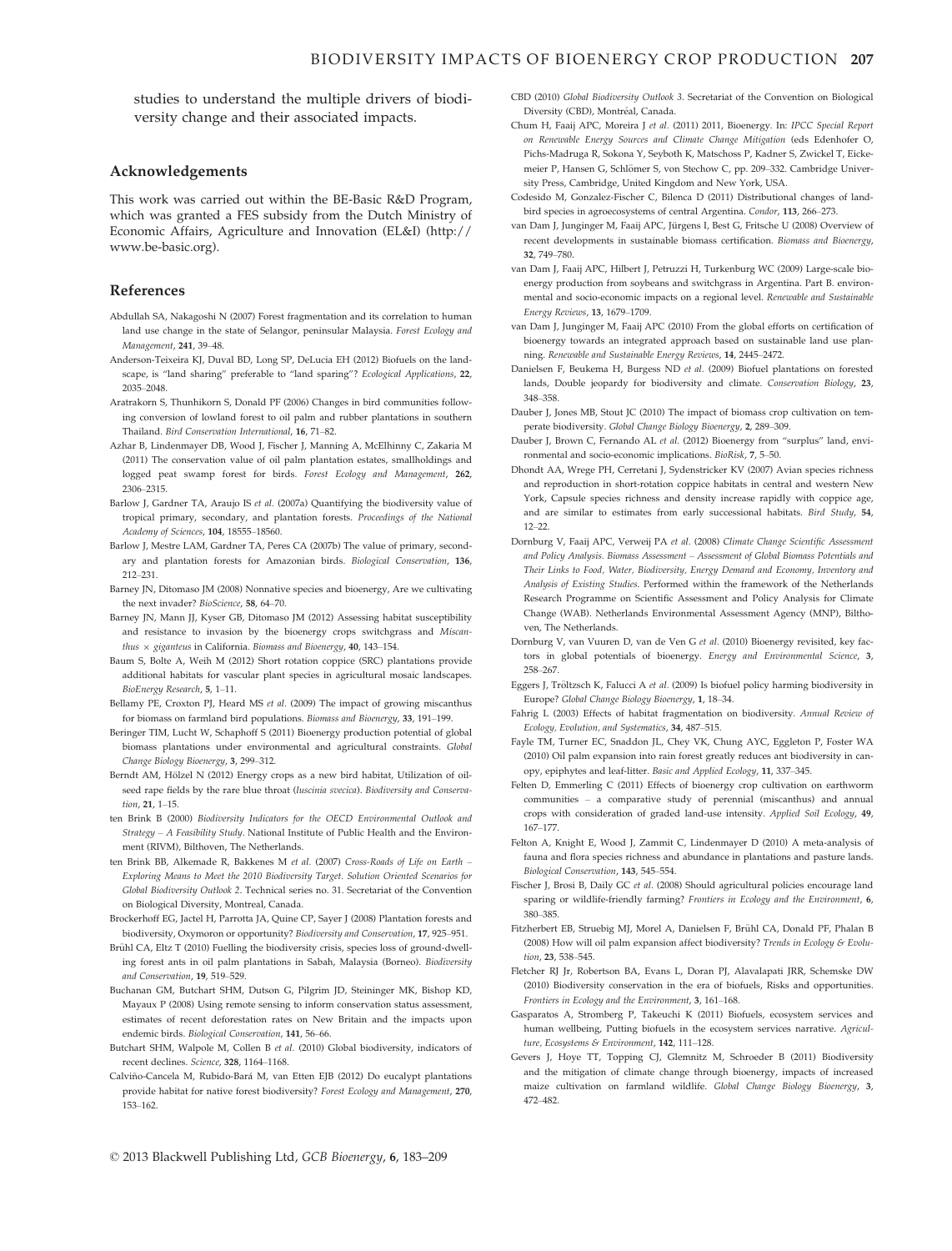## 208 D. J. IMMERZEEL et al.

- Gordon DR, Tancig KJ, Onderdonk DA, Gantz CA (2011) Assessing the invasive potential of biofuel species proposed for Florida and the United States using the Australian weed risk assessment. Biomass and Bioenergy, 35, 74–79.
- Haberl H, Gaube V, Díaz-Delgado R et al. (2009) Towards an integrated model of socioeconomic biodiversity drivers, pressures and impacts. A feasibility study based on three European long-term socio-ecological research platforms. Ecological Economics, 68, 1797–1812.
- Hartman JC, Nippert JB, Orozco RA, Springer CJ (2011) Potential ecological impacts of switchgrass (panicum virgatum L.) biofuel cultivation in the central great plains, USA. Biomass and Bioenergy, 35, 3415–3421.
- Haughton AJ, Bond AJ, Lovett AA et al. (2009) A novel, integrated approach to assessing social, economic and environmental implications of changing rural land-use, a case study of perennial biomass crops. Journal of Applied Ecology, 46, 315–322.
- Hellmann F, Verburg PH (2010) Impact assessment of the European biofuel directive on land use and biodiversity. Journal of Environmental Management, 91, 1389–1396.
- Hennenberg KJ, Dragisic C, Haye S et al. (2010) The power of bioenergy-related standards to protect biodiversity. Conservation Biology, 24, 412–423.
- van der Hilst F, Lesschen JP, van Dam JMC, Riksen M, Verweij PA, Sanders JPM, Faaij APC (2012) Spatial variation of environmental impacts of regional biomass chains. Renewable and Sustainable Energy Reviews, 16, 2053–2069.
- van der Hilst F, Verstegen JA, Zheliezna T, Drozdova O, Faaij APC (Forthcoming) Integrated spatiotemporal analysis of agricultural land use, bioenergy production potentials and related GHG balances in Ukraine.
- Holzmeuller EJ, Jose S (2012) Biomass production for biofuels using agroforestry, potential for the North Central Region of the United States. Agroforestry Systems, 85, 305–314.
- Hsu T, French K, Major R (2010) Avian assemblages in eucalypt forests, plantations and pastures in northern NSW, Australia. Forest Ecology and Management, 260, 1036–1046.
- Jackson LE, Pascual U, Hodgkin T (2007) Utilizing and conserving agrobiodiversity in agricultural landscapes. Agriculture, Ecosystems & Environment, 121, 196–210.
- Kessler JJ, Rood T, Tekelenburg T, Bakkenes M (2007) Biodiversity and socioeconomic impacts of selected agro-commodity production systems. Journal of Environment and Development, 16, 131–160.
- Klink CA, Machado RB (2005) Conservation of the Brazilian Cerrado. Conservation Biology, 19, 707–713.
- Koh LP, Ghazoul J (2008) Biofuels, biodiversity, and people, understanding the conflicts and finding opportunities. Biological Conservation, 141, 2450–2460.
- Koh LP, Wilcove DS (2008) Is oil palm agriculture really destroying tropical biodiversity? Conservation Letters, 1, 60-64
- Landis DA, Gardiner MM, van der Werf W, Swinton SM (2008) Increasing corn for biofuel production reduces biocontrol services in agricultural landscapes. Proceedings of the National Academy of Sciences, 105, 20552–20557.
- Lee JSH, Garcia-Ulloa J, Koh LP (2011) Impacts of biofuel expansion in biodiversity hotspots. Biodiversity Hotspots, 277–293.
- Lindenmayer DB, Margules CR, Botkin DB (2000) Indicators of biodiversity for ecologically sustainable forest management. Conservation Biology, 14, 941–950.
- Louette G, Maes D, Alkemade R et al. (2010) BioScore-cost-effective assessment of policy impact on biodiversity using species sensitivity scores. Journal for Nature Conservation, 18, 142–148.
- Loyn RH, McNabb EG, Macak P, Noble P (2007) Eucalypt plantations as habitat for birds on previously cleared farmland in south-eastern Australia. Biological Conservation, 137, 533–548.
- Maxim L, Spangenberg JH, O'Connor M (2009) An analysis of risks for biodiversity under the DPSIR framework. Ecological Economics, 69, 12–23.
- MEA (2005) Ecosystems and Human Well-Being, Synthesis of the Millennium Ecosystem Assessment. Island Press, Washington, D.C., USA.
- Meehan TD, Hurlbert AH, Gratton C (2010) Bird communities in future bioenergy landscapes of the upper Midwest. Proceedings of the National Academy of Sciences of the United States of America, 107, 18533–18538.
- Morton DC, DeFries RS, Shimabukuro YE et al. (2006) Cropland expansion changes deforestation dynamics in the southern Brazilian amazon. *Proceedings of the* National Academy of Sciences of the United States of America, 103, 14637–14641.
- Myers N, Mittermeler RA, Mittermeler CG, Da Fonseca GAB, Kent J (2000) Biodiversity hotspots for conservation priorities. Nature, 403, 853–858.
- Nagy S, Nagy K, Szép T (2009) Potential impact of EU accession on common farmland bird populations in Hungary. Acta Ornithologica, 44, 37–44.
- Najera A (2010) Enhancing avifauna in commercial plantations. Conservation Biology, 24, 319–324.
- Peppiette N (2011) The Challenge of Monitoring Environmental Priorities, the Example of HNV Farmland. DG Agriculture and Rural Development, European Commission, Brussels, Belgium.
- Phalan B, Onial M, Balmford A, Green RE (2011) Reconciling food production and biodiversity conservation, land sharing and land sparing compared. Science, 333, 289–1291.
- Porter J, Costanza R, Sandhu H, Sigsgaard L, Wratten S (2009) The value of producing food, energy, and ecosystem services within an agro-ecosystem. Ambio, 38, 186–193.
- Rajaratnam R, Sunquist M, Rajaratnam L, Ambu L (2007) Diet and habitat selection of the leopard cat (prionailurus bengalensis borneoensis) in an agricultural landscape in Sabah, Malaysian Borneo. Journal of Tropical Ecology, 23, 209–217.
- Reid WV, McNeely JA, Tunstall DB, Bryant DA, Winograd M (1993) Biodiversity Indicators for Policy Makers. World Resources Institute (WRI), Washington, D.C., USA.
- Riffel S, Verschuyl J, Miller D, Wigley TB (2011) A meta-analysis of bird and mammal response to short-rotation woody crops. Global Change Biology Bioenergy, 3, 313–321.
- Robertson BA, Doran PJ, Loomis ER, Robertson JR, Schemske DW (2011a) Avian use of perennial biomass feedstocks as post-breeding and migratory stopover habitat. PLoS ONE, 6, e16941.
- Robertson BA, Doran PJ, Loomis LR, Robertson JR, Schemske DW (2011b) Perennial biomass feedstocks enhance avian diversity. Global Change Biology Bioenergy, 3, 235–246.
- Rowe RL, Hanley ME, Goulson D, Clarke DJ, Doncaster CP, Taylor G (2011) Potential benefits of commercial willow short rotation coppice (SRC) for farm-scale plant and invertebrate communities in the agri-environment. Biomass and Bioenergy, 35, 325–336.
- Sage R, Cunningham M, Haughton AJ, Mallott MD, Bohan DA, Riche A, Karp A (2010) The environmental impacts of biomass crops, use by birds of miscanthus in summer and winter in southwestern England. Ibis, 152, 487–499.
- Sala OE, Sax D, Leslie H (2009) Biodiversity consequences of biofuel production. In: Biofuels, Environmental Consequences and Interactions with Changing Land Use. Proceedings of the Scientific Committee on Problems of the Environment (SCOPE) International Biofuels Project Rapid Assessment (eds Howarth RW, Bringezu S), pp. 127–137. 22–25 September 2008, Gummersbach, Germany. Cornell University, Ithaca, NY, USA.
- Sano EE, Rosa R, Brito JLS, Ferreira LG (2010) Land cover mapping of the tropical savanna region in Brazil. Environmental Monitoring and Assessment, 166, 113–124.
- Schrag AM, Zaccagnini ME, Calamari N, Canavelli S (2009) Climate and land-use influences on avifauna in central Argentina, broad-scale patterns and implications of agricultural conversion for biodiversity. Agriculture, Ecosystems & Environment, 132, 135–142.
- Schulz U, Brauner O, Gruß H (2009) Animal diversity on short-rotation coppices a review. Landbauforschung–vTI Agriculture and Forestry Research 59, 171–182.
- Semere T, Slater FM (2007a) Ground flora, small mammal and bird species diversity in miscanthus (Miscanthus  $\times$  giganteus) and reed canary-grass (phalaris arundinacea) fields. Biomass and Bioenergy, 31, 20–29.
- Semere T, Slater FM (2007b) Invertebrate populations in miscanthus (Miscanthus  $\times$  giganteus) and reed canary-grass (phalaris arundinacea) fields. Biomass and Bioenergy, 31, 30–39.
- Smeets E, Weterings R (1999) Environmental Indicators, Typology and Overview. Technical report No. 25. European Environment Agency, Copenhagen, Denmark.
- Smeets E, Junginger M, Faaij APC, Walter A, Dolzan P, Turkenburg W (2008) The sustainability of Brazilian ethanol-an assessment of the possibilities of certified production. Biomass and Bioenergy, 32, 781–813.
- Spangenberg JH, Martinez-Alier J, Omann I, Monterroso I, Binimelis R (2009) The DPSIR scheme for analyzing biodiversity loss and developing preservation strategies. Ecological Economics, 69, 9–11.
- Sparovek G, Berndes G, de Oliveira G, Pereira BA, Fröhlich Klug IL (2012) The revision of the Brazilian forest act, increased deforestation or a historic step towards balancing agricultural development and nature conservation? Environmental Science & Policy, 16, 65–72.
- Stoms DM, Davis FW, Jenner MW, Nogeire TM, Kaffka SR (2012) Modeling wildlife and other trade-offs with biofuel crop production. Global Change Biology Bioenergy, 4, 330–341.
- Tscharntke T, Clough Y, Wanger TC (2012) Global food security, biodiversity conservation and the future of agricultural intensification. Biological conservation, 151, 53–59.
- Turner EC, Foster WA (2009) The impact of forest conversion to oil palm on arthropod abundance and biomass in Sabah, Malaysia. Journal of Tropical Ecology, 25, 23–30.
- Vackar D, ten Brink B, Loh J, Baillie JEM, Reyers B (2012) Review of multispecies indices for monitoring human impacts on biodiversity. Ecological Indicators, 17, 58–67.